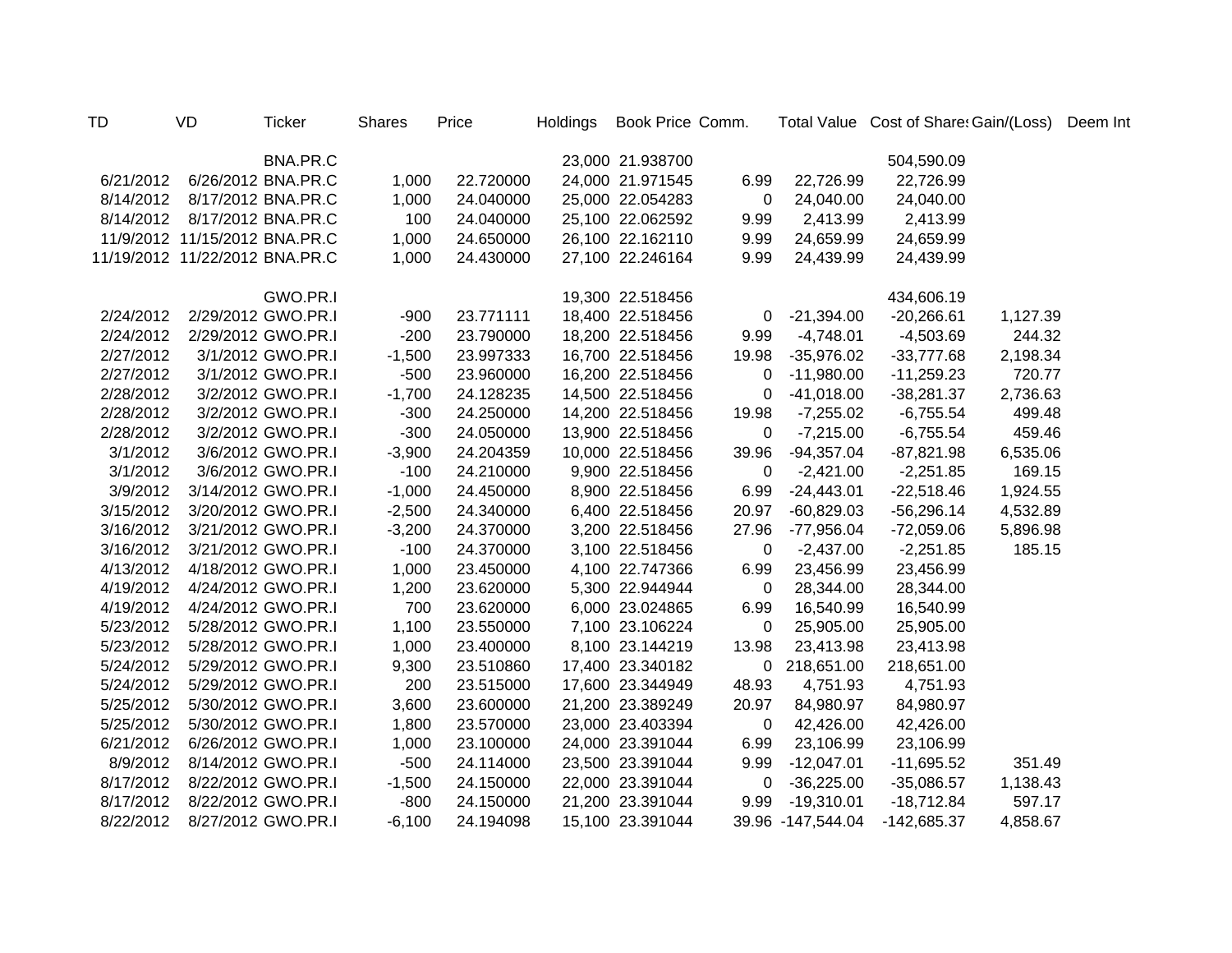| 8/22/2012 | 8/27/2012 GWO.PR.I             | $-200$   | 24.180000 | 14,900 23.391044 | 0           | $-4,836.00$       | $-4,678.21$   | 157.79    |
|-----------|--------------------------------|----------|-----------|------------------|-------------|-------------------|---------------|-----------|
| 8/22/2012 | 8/27/2012 GWO.PR.I             | $-100$   | 24.230000 | 14,800 23.391044 | 0           | $-2,423.00$       | $-2,339.10$   | 83.90     |
| 8/23/2012 | 8/28/2012 GWO.PR.I             | $-4,700$ | 24.205532 | 10,100 23.391044 |             | 29.97 -113,736.03 | -109,937.91   | 3,798.12  |
| 8/23/2012 | 8/28/2012 GWO.PR.I             | $-1,000$ | 24.215000 | 9,100 23.391044  | 0           | $-24,215.00$      | $-23,391.04$  | 823.96    |
| 9/12/2012 | 9/17/2012 GWO.PR.I             | 1,500    | 23.820000 | 10,600 23.452688 | 9.99        | 35,739.99         | 35,739.99     |           |
|           | 11/13/2012 11/16/2012 GWO.PR.I | $-8,400$ | 24.663929 | 2,200 23.452688  |             | 59.94 -207,117.06 | $-197,002.58$ | 10,114.49 |
|           | 11/14/2012 11/19/2012 GWO.PR.I | $-1,000$ | 24.690000 | 1,200 23.452688  | 9.99        | $-24,680.01$      | $-23,452.69$  | 1,227.32  |
|           | 11/16/2012 11/21/2012 GWO.PR.I | $-1,200$ | 24.458333 | 0 23.452688      | 9.99        | $-29,340.01$      | $-28,143.23$  | 1,196.78  |
|           | SLF.PR.E                       |          |           | 12,200 20.189926 |             |                   | 246,317.09    |           |
| 1/3/2012  | 1/6/2012 SLF.PR.E              | 3,600    | 21.000000 | 15,800 20.375132 | 9.99        | 75,609.99         | 75,609.99     |           |
| 2/2/2012  | 2/7/2012 SLF.PR.E              | 5,300    | 23.200000 | 21,100 21.086590 | 39.96       | 122,999.96        | 122,999.96    |           |
| 2/10/2012 | 2/15/2012 SLF.PR.E             | $-100$   | 23.430000 | 21,000 21.086590 | 9.99        | $-2,333.01$       | $-2,108.66$   | 224.35    |
| 3/7/2012  | 3/12/2012 SLF.PR.E             | $-100$   | 23.270000 | 20,900 21.086590 | 6.99        | $-2,320.01$       | $-2,108.66$   | 211.35    |
| 3/9/2012  | 3/14/2012 SLF.PR.E             | $-800$   | 23.230000 | 20,100 21.086590 | 6.99        | $-18,577.01$      | $-16,869.27$  | 1,707.74  |
| 3/9/2012  | 3/14/2012 SLF.PR.E             | $-200$   | 23.230000 | 19,900 21.086590 | $\mathbf 0$ | $-4,646.00$       | $-4,217.32$   | 428.68    |
| 3/12/2012 | 3/15/2012 SLF.PR.E             | $-100$   | 23.280000 | 19,800 21.086590 | 6.99        | $-2,321.01$       | $-2,108.66$   | 212.35    |
| 3/13/2012 | 3/16/2012 SLF.PR.E             | $-2,700$ | 23.200000 | 17,100 21.086590 | 6.99        | $-62,633.01$      | $-56,933.79$  | 5,699.22  |
| 3/14/2012 | 3/19/2012 SLF.PR.E             | $-800$   | 23.300000 | 16,300 21.086590 | 6.99        | $-18,633.01$      | $-16,869.27$  | 1,763.74  |
| 4/24/2012 | 4/27/2012 SLF.PR.E             | 1,000    | 22.760000 | 17,300 21.183723 | 6.99        | 22,766.99         | 22,766.99     |           |
| 6/21/2012 | 6/26/2012 SLF.PR.E             | 1,000    | 22.000000 | 18,300 21.228710 | 6.99        | 22,006.99         | 22,006.99     |           |
|           | 11/7/2012 11/13/2012 SLF.PR.E  | 600      | 23.920000 | 18,900 21.314676 | 9.99        | 14,361.99         | 14,361.99     |           |
|           | SLF.PR.D                       |          |           | 19,100 21.136416 |             |                   | 403,705.55    |           |
| 4/18/2012 | 4/23/2012 SLF.PR.D             | $-2,500$ | 23.180800 | 16,600 21.136416 | $\mathbf 0$ | $-57,952.00$      | $-52,841.04$  | 5,110.96  |
| 4/18/2012 | 4/23/2012 SLF.PR.D             | $-500$   | 23.190000 | 16,100 21.136416 | 13.98       | $-11,581.02$      | $-10,568.21$  | 1,012.81  |
| 8/30/2012 | 9/5/2012 SLF.PR.D              | 1,200    | 23.141667 | 17,300 21.276086 | 9.99        | 27,779.99         | 27,779.99     |           |
| 8/30/2012 | 9/5/2012 SLF.PR.D              | 300      | 23.150000 | 17,600 21.308028 | 0           | 6,945.00          | 6,945.00      |           |
|           | MFC.PR.B                       |          |           | 3,100 22.132561  |             |                   | 68,610.94     |           |
| 3/6/2012  | 3/9/2012 MFC.PR.B              | 300      | 23.520000 | 3,400 22.257038  | 6.99        | 7,062.99          | 7,062.99      |           |
| 3/9/2012  | 3/14/2012 MFC.PR.B             | 2,200    | 23.820909 | 5,600 22.873912  | 13.98       | 52,419.98         | 52,419.98     |           |
| 3/12/2012 | 3/15/2012 MFC.PR.B             | 9,400    | 23.899574 | 15,000 23.520388 | 55.92       | 224,711.92        | 224,711.92    |           |
| 3/12/2012 | 3/15/2012 MFC.PR.B             | 1,000    | 23.900000 | 16,000 23.544114 | 0           | 23,900.00         | 23,900.00     |           |
| 3/19/2012 | 3/22/2012 MFC.PR.B             | 100      | 23.800000 | 16,100 23.546138 | 6.99        | 2,386.99          | 2,386.99      |           |
| 3/20/2012 | 3/23/2012 MFC.PR.B             | 2,000    | 23.791500 | 18,100 23.573249 | 0           | 47,583.00         | 47,583.00     |           |
| 3/20/2012 | 3/23/2012 MFC.PR.B             | 1,600    | 23.795625 | 19,700 23.592020 | 13.98       | 38,086.98         | 38,086.98     |           |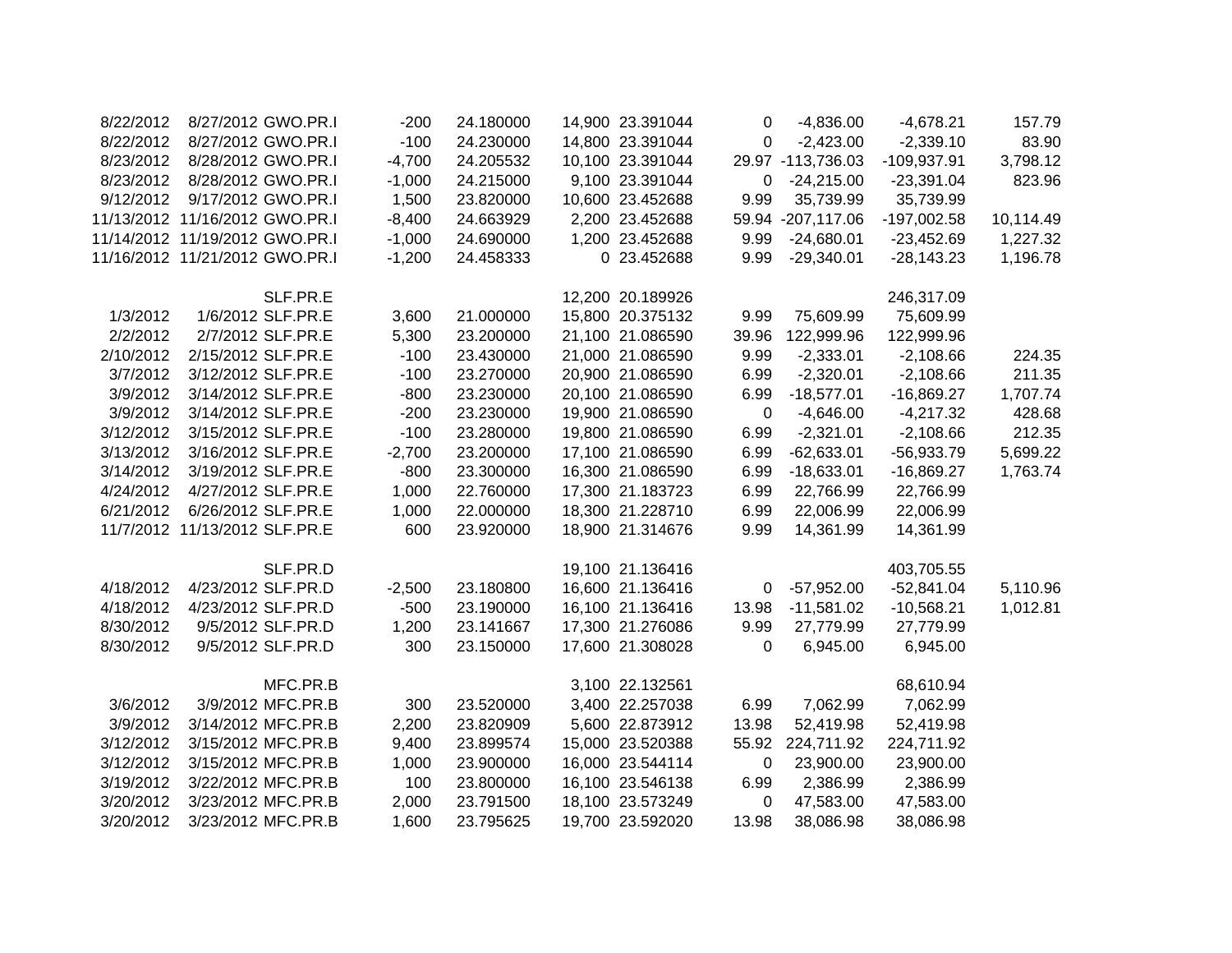| 3/20/2012 | 3/23/2012 MFC.PR.B             | 200      | 23.800000 | 19,900 23.594110 | 0           | 4,760.00          | 4,760.00      |           |
|-----------|--------------------------------|----------|-----------|------------------|-------------|-------------------|---------------|-----------|
| 4/3/2012  | 4/9/2012 MFC.PR.B              | $-900$   | 23.635556 | 19,000 23.594110 | 6.99        | $-21,265.01$      | $-21,234.70$  | 30.31     |
| 4/12/2012 | 4/17/2012 MFC.PR.B             | $-1,100$ | 23.676364 | 17,900 23.594110 | 0           | $-26,044.00$      | $-25,953.52$  | 90.48     |
| 4/12/2012 | 4/17/2012 MFC.PR.B             | $-900$   | 23.640000 | 17,000 23.594110 | 13.98       | $-21,262.02$      | $-21,234.70$  | 27.32     |
| 4/19/2012 | 4/24/2012 MFC.PR.B             | 500      | 23.630000 | 17,500 23.595535 | 6.99        | 11,821.99         | 11,821.99     |           |
| 4/19/2012 | 4/24/2012 MFC.PR.B             | 500      | 23.630000 | 18,000 23.596493 | 0           | 11,815.00         | 11,815.00     |           |
| 7/6/2012  | 7/11/2012 MFC.PR.B             | 4,000    | 23.290000 | 22,000 23.542129 | 29.97       | 93,189.97         | 93,189.97     |           |
|           | 10/22/2012 10/25/2012 MFC.PR.B | 1,000    | 23.990000 | 23,000 23.562036 | 9.99        | 23,999.99         | 23,999.99     |           |
| 12/3/2012 | 12/6/2012 MFC.PR.B             | $-2,000$ | 24.550000 | 21,000 23.562036 | 19.98       | $-49,080.02$      | $-47,124.07$  | 1,955.95  |
|           | 12/6/2012 12/11/2012 MFC.PR.B  | $-200$   | 24.535000 | 20,800 23.562036 | 9.99        | $-4,897.01$       | $-4,712.41$   | 184.60    |
|           | 12/7/2012 12/12/2012 MFC.PR.B  | $-6,000$ | 24.500500 | 14,800 23.562036 |             | 39.96 -146,963.04 | $-141,372.22$ | 5,590.82  |
|           | 12/12/2012 12/17/2012 MFC.PR.B | $-1,000$ | 24.508000 | 13,800 23.562036 | 9.99        | $-24,498.01$      | $-23,562.04$  | 935.97    |
|           | MFC.PR.C                       |          |           | 20,100 22.271879 |             |                   | 447,664.77    |           |
| 3/6/2012  | 3/9/2012 MFC.PR.C              | $-1,000$ | 23.301000 | 19,100 22.271879 | 6.99        | $-23,294.01$      | $-22,271.88$  | 1,022.13  |
| 3/8/2012  | 3/13/2012 MFC.PR.C             | $-100$   | 23.690000 | 19,000 22.271879 | 0           | $-2,369.00$       | $-2,227.19$   | 141.81    |
| 3/8/2012  | 3/13/2012 MFC.PR.C             | $-100$   | 23.690000 | 18,900 22.271879 | 6.99        | $-2,362.01$       | $-2,227.19$   | 134.82    |
| 3/9/2012  | 3/14/2012 MFC.PR.C             | $-5,700$ | 23.554211 | 13,200 22.271879 |             | 0 -134,259.00     | $-126,949.71$ | 7,309.29  |
| 3/9/2012  | 3/14/2012 MFC.PR.C             | $-900$   | 23.416667 | 12,300 22.271879 | 0           | $-21,075.00$      | $-20,044.69$  | 1,030.31  |
| 3/9/2012  | 3/14/2012 MFC.PR.C             | $-800$   | 23.560000 | 11,500 22.271879 | 48.93       | $-18,799.07$      | $-17,817.50$  | 981.57    |
| 3/12/2012 | 3/15/2012 MFC.PR.C             | $-9,800$ | 23.700000 | 1,700 22.271879  |             | 55.92 -232,204.08 | $-218,264.41$ | 13,939.67 |
| 3/12/2012 | 3/15/2012 MFC.PR.C             | $-600$   | 23.700000 | 1,100 22.271879  | 0           | $-14,220.00$      | $-13,363.13$  | 856.87    |
| 3/20/2012 | 3/23/2012 MFC.PR.C             | $-800$   | 23.726250 | 300 22.271879    | 6.99        | $-18,974.01$      | $-17,817.50$  | 1,156.51  |
| 3/20/2012 | 3/23/2012 MFC.PR.C             | $-300$   | 23.720000 | 0 22.271879      | $\mathbf 0$ | $-7,116.00$       | $-6,681.56$   | 434.44    |
| 4/3/2012  | 4/9/2012 MFC.PR.C              | 1,000    | 23.250000 | 1,000 23.256990  | 6.99        | 23,256.99         | 23,256.99     |           |
| 4/4/2012  | 4/10/2012 MFC.PR.C             | 400      | 23.150000 | 1,400 23.231414  | 6.99        | 9,266.99          | 9,266.99      |           |
| 4/5/2012  | 4/11/2012 MFC.PR.C             | 500      | 23.236000 | 1,900 23.232621  | 0           | 11,618.00         | 11,618.00     |           |
| 4/5/2012  | 4/11/2012 MFC.PR.C             | 500      | 23.220000 | 2,400 23.232904  | 6.99        | 11,616.99         | 11,616.99     |           |
| 4/9/2012  | 4/12/2012 MFC.PR.C             | 300      | 23.200000 | 2,700 23.231837  | 6.99        | 6,966.99          | 6,966.99      |           |
| 4/10/2012 | 4/13/2012 MFC.PR.C             | 1,000    | 23.240000 | 3,700 23.235932  | 6.99        | 23,246.99         | 23,246.99     |           |
| 4/12/2012 | 4/17/2012 MFC.PR.C             | 1,300    | 23.144615 | 5,000 23.214986  | 13.98       | 30,101.98         | 30,101.98     |           |
| 4/12/2012 | 4/17/2012 MFC.PR.C             | 100      | 23.220000 | 5,100 23.215084  | 0           | 2,322.00          | 2,322.00      |           |
| 4/12/2012 | 4/17/2012 MFC.PR.C             | 100      | 23.220000 | 5,200 23.215179  | 0           | 2,322.00          | 2,322.00      |           |
| 4/24/2012 | 4/27/2012 MFC.PR.C             | 600      | 23.116667 | 5,800 23.206193  | 6.99        | 13,876.99         | 13,876.99     |           |
| 6/21/2012 | 6/26/2012 MFC.PR.C             | 1,000    | 22.256000 | 6,800 23.067487  | 6.99        | 22,262.99         | 22,262.99     |           |
| 7/5/2012  | 7/10/2012 MFC.PR.C             | $-1,000$ | 23.200000 | 5,800 23.067487  | 9.99        | $-23,190.01$      | $-23,067.49$  | 122.52    |
| 7/6/2012  | 7/11/2012 MFC.PR.C             | $-1,700$ | 23.201176 | 4,100 23.067487  | 9.99        | $-39,432.01$      | $-39,214.73$  | 217.28    |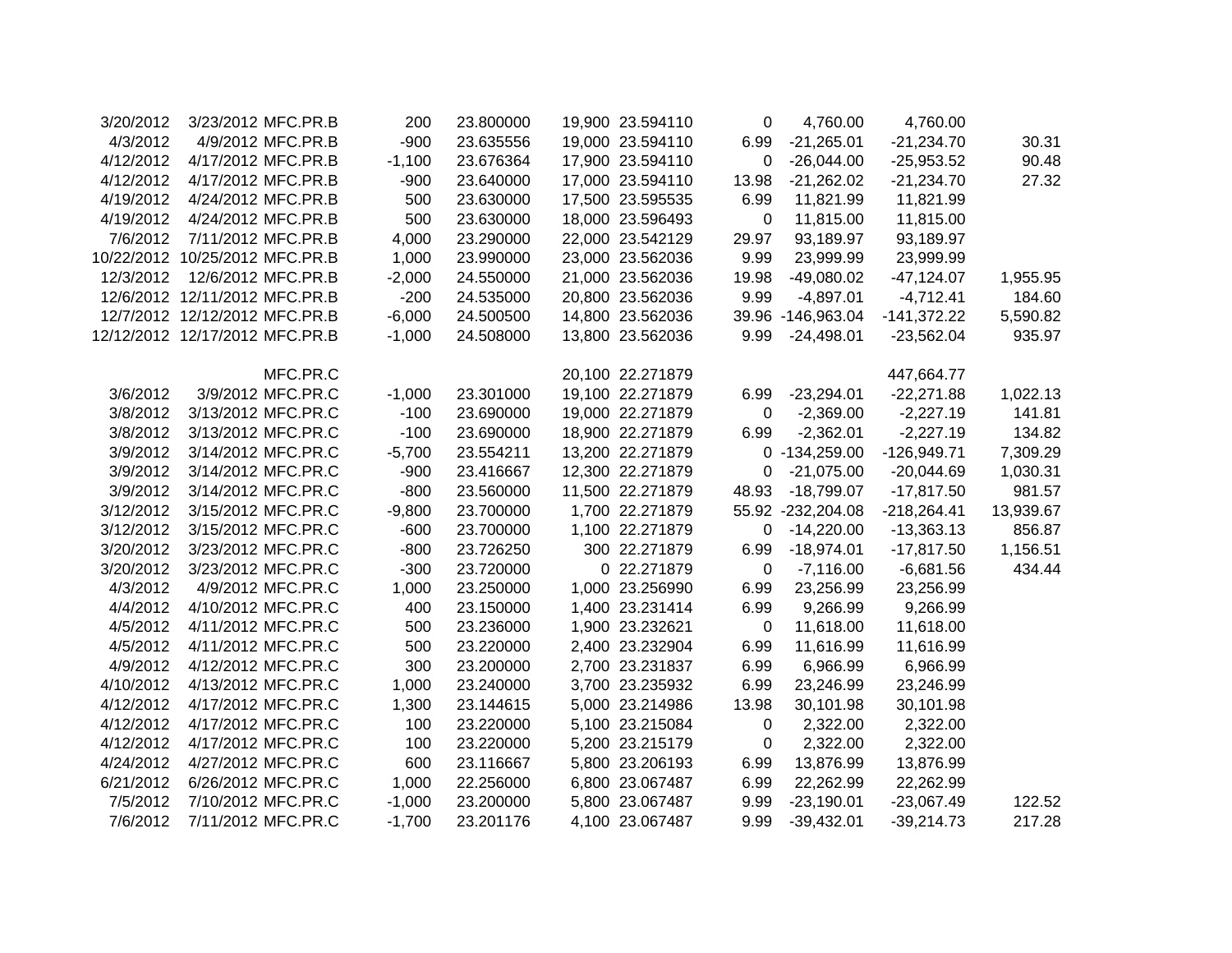| 7/6/2012   | 7/11/2012 MFC.PR.C             | $-200$   | 23.210000 | 3,900 23.067487  | 0     | $-4,642.00$     | $-4,613.50$   | 28.50       |
|------------|--------------------------------|----------|-----------|------------------|-------|-----------------|---------------|-------------|
| 7/6/2012   | 7/11/2012 MFC.PR.C             | $-100$   | 23.210000 | 3,800 23.067487  | 0     | $-2,321.00$     | $-2,306.75$   | 14.25       |
|            | 10/22/2012 10/25/2012 MFC.PR.C | $-1,000$ | 23.890000 | 2,800 23.067487  | 9.99  | $-23,880.01$    | $-23,067.49$  | 812.52      |
|            | 11/9/2012 11/15/2012 MFC.PR.C  | 1,000    | 23.840000 | 3,800 23.273409  | 9.99  | 23,849.99       | 23,849.99     |             |
|            | 11/19/2012 11/22/2012 MFC.PR.C | 1,100    | 23.980000 | 4,900 23.434070  | 9.99  | 26,387.99       | 26,387.99     |             |
| 12/3/2012  | 12/6/2012 MFC.PR.C             | 2,000    | 24.075000 | 6,900 23.622742  | 19.98 | 48,169.98       | 48,169.98     |             |
|            | 12/7/2012 12/12/2012 MFC.PR.C  | 5,600    | 24.051250 | 12,500 23.817911 | 39.96 | 134,726.96      | 134,726.96    |             |
|            | 12/12/2012 12/17/2012 MFC.PR.C | 1,000    | 24.050000 | 13,500 23.835842 | 9.99  | 24,059.99       | 24,059.99     |             |
|            | 12/14/2012 12/19/2012 MFC.PR.C | 500      | 24.150000 | 14,000 23.847776 | 9.99  | 12,084.99       | 12,084.99     |             |
|            | 12/20/2012 12/27/2012 MFC.PR.C | 600      | 24.180000 | 14,600 23.862113 | 9.99  | 14,517.99       | 14,517.99     |             |
|            | RY.PR.P                        |          |           | 1,700 27.266027  |       |                 | 46,352.25     |             |
|            | 10/26/2012 10/31/2012 RY.PR.P  | $-1,700$ | 26.350588 | 0 27.266027      | 9.99  | $-44,786.01$    | $-46,352.25$  | $-1,566.24$ |
|            | RY.PR.X                        |          |           | 6,300 27.440912  |       |                 | 172,877.74    |             |
|            | RY.PR.R                        |          |           | 4,700 27.726198  |       |                 | 130,313.13    |             |
| 1/3/2012   | 1/6/2012 RY.PR.R               | 300      | 27.150000 | 5,000 27.693625  | 9.99  | 8,154.99        | 8,154.99      |             |
| 1/4/2012   | 1/9/2012 RY.PR.R               | 1,000    | 27.150000 | 6,000 27.604685  | 9.99  | 27,159.99       | 27,159.99     |             |
| 2/3/2012   | 2/8/2012 RY.PR.R               | 900      | 27.050000 | 6,900 27.533783  | 9.99  | 24,354.99       | 24,354.99     |             |
| 2/3/2012   | 2/8/2012 RY.PR.R               | 500      | 27.050000 | 7,400 27.501095  | 0     | 13,525.00       | 13,525.00     |             |
| 7/11/2012  | 7/16/2012 RY.PR.R              | 1,300    | 26.681538 | 8,700 27.380929  | 19.98 | 34,705.98       | 34,705.98     |             |
| 10/29/2012 | 11/1/2012 RY.PR.R              | $-100$   | 26.400000 | 8,600 27.380929  | 9.99  | $-2,630.01$     | $-2,738.09$   | $-108.08$   |
|            | 11/8/2012 11/14/2012 RY.PR.R   | 1,100    | 26.306364 | 9,700 27.261131  | 19.98 | 28,956.98       | 28,956.98     |             |
|            | 11/9/2012 11/15/2012 RY.PR.R   | 1,000    | 26.270000 | 10,700 27.169435 | 9.99  | 26,279.99       | 26,279.99     |             |
| 12/28/2012 | 1/3/2013 RY.PR.R               | 2,000    | 26.405000 | 12,700 27.050625 | 19.98 | 52,829.98       | 52,829.98     |             |
|            | SLF.PR.C                       |          |           | 14,300 21.358693 |       |                 | 305,429.31    |             |
| 2/2/2012   | 2/7/2012 SLF.PR.C              | $-5,500$ | 23.072909 | 8,800 21.358693  |       | $0 -126,901.00$ | $-117,472.81$ | 9,428.19    |
| 2/2/2012   | 2/7/2012 SLF.PR.C              | $-500$   | 23.060000 | 8,300 21.358693  | 49.95 | $-11,480.05$    | $-10,679.35$  | 800.70      |
| 2/2/2012   | 2/7/2012 SLF.PR.C              | 700      | 23.110000 | 9,000 21.496016  | 9.99  | 16,186.99       | 16,186.99     |             |
| 2/10/2012  | 2/15/2012 SLF.PR.C             | 1,000    | 23.250000 | 10,000 21.672413 | 9.99  | 23,259.99       | 23,259.99     |             |
| 3/7/2012   | 3/12/2012 SLF.PR.C             | 1,000    | 23.100000 | 11,000 21.802829 | 6.99  | 23,106.99       | 23,106.99     |             |
| 3/9/2012   | 3/14/2012 SLF.PR.C             | 1,000    | 23.100000 | 12,000 21.911509 | 6.99  | 23,106.99       | 23,106.99     |             |
| 3/13/2012  | 3/16/2012 SLF.PR.C             | 2,700    | 23.092593 | 14,700 22.128919 | 6.99  | 62,356.99       | 62,356.99     |             |
| 3/14/2012  | 3/19/2012 SLF.PR.C             | 1,000    | 23.150000 | 15,700 22.194401 | 6.99  | 23,156.99       | 23,156.99     |             |
| 4/17/2012  | 4/20/2012 SLF.PR.C             | 500      | 23.030000 | 16,200 22.220623 | 6.99  | 11,521.99       | 11,521.99     |             |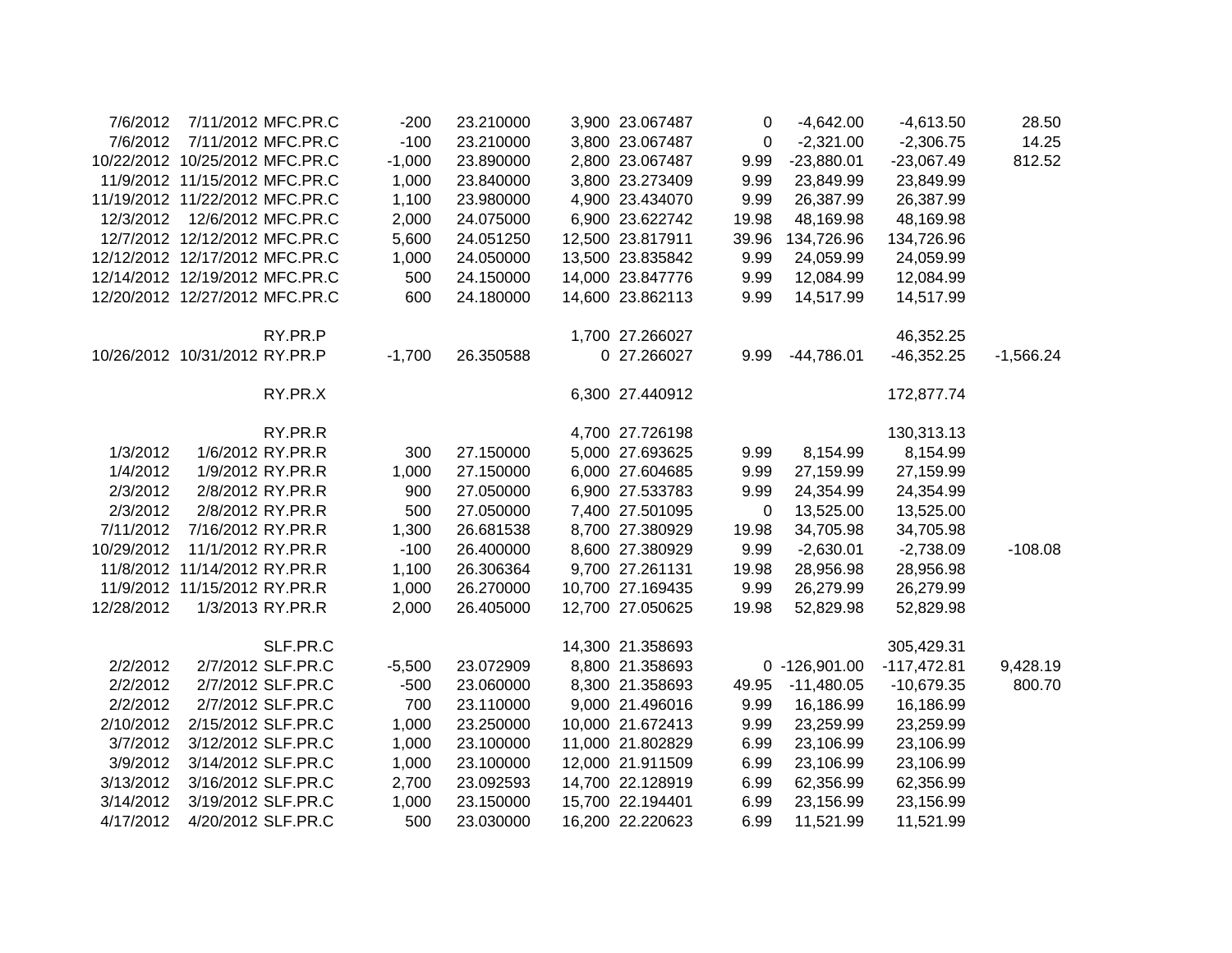| 4/18/2012 | 4/23/2012 SLF.PR.C | 3,000    | 23.088333 | 19,200 22.356930 | 13.98        | 69,278.98    | 69,278.98    |          |
|-----------|--------------------|----------|-----------|------------------|--------------|--------------|--------------|----------|
| 6/21/2012 | 6/26/2012 SLF.PR.C | 1,000    | 21.880000 | 20,200 22.333666 | 6.99         | 21,886.99    | 21,886.99    |          |
|           | IAG.PR.F           |          |           | 4,800 25.721644  |              |              | 123,463.89   |          |
| 1/5/2012  | 1/10/2012 IAG.PR.F | 1,000    | 25.940000 | 5,800 25.761014  | 9.99         | 25,949.99    | 25,949.99    |          |
| 1/30/2012 | 2/2/2012 IAG.PR.F  | $-1,000$ | 26.550000 | 4,800 25.761014  | 9.99         | $-26,540.01$ | $-25,761.01$ | 779.00   |
| 2/2/2012  | 2/7/2012 IAG.PR.F  | 1,000    | 26.634000 | 5,800 25.913251  | 9.99         | 26,643.99    | 26,643.99    |          |
| 2/8/2012  | 2/13/2012 IAG.PR.F | 1,500    | 26.670000 | 7,300 26.071485  | 19.98        | 40,024.98    | 40,024.98    |          |
| 2/14/2012 | 2/17/2012 IAG.PR.F | $-1,100$ | 26.600000 | 6,200 26.071485  | 9.99         | $-29,250.01$ | $-28,678.63$ | 571.38   |
| 2/24/2012 | 2/29/2012 IAG.PR.F | $-1,000$ | 26.700000 | 5,200 26.071485  | 9.99         | $-26,690.01$ | $-26,071.48$ | 618.53   |
| 3/7/2012  | 3/12/2012 IAG.PR.F | $-400$   | 26.150000 | 4,800 26.071485  | 6.99         | $-10,453.01$ | $-10,428.59$ | 24.42    |
| 3/8/2012  | 3/13/2012 IAG.PR.F | $-600$   | 26.280000 | 4,200 26.071485  | 6.99         | $-15,761.01$ | $-15,642.89$ | 118.12   |
| 3/12/2012 | 3/15/2012 IAG.PR.F | $-100$   | 26.500000 | 4,100 26.071485  | 6.99         | $-2,643.01$  | $-2,607.15$  | 35.86    |
| 5/29/2012 | 6/1/2012 IAG.PR.F  | $-900$   | 26.300000 | 3,200 26.071485  | 6.99         | $-23,663.01$ | $-23,464.34$ | 198.67   |
| 8/1/2012  | 8/7/2012 IAG.PR.F  | $-600$   | 26.600000 | 2,600 26.071485  | 9.99         | $-15,950.01$ | $-15,642.89$ | 307.12   |
| 8/10/2012 | 8/15/2012 IAG.PR.F | $-200$   | 26.650000 | 2,400 26.071485  | 9.99         | $-5,320.01$  | $-5,214.30$  | 105.71   |
| 8/21/2012 | 8/24/2012 IAG.PR.F | $-1,400$ | 26.650000 | 1,000 26.071485  | 19.98        | $-37,290.02$ | $-36,500.08$ | 789.94   |
| 8/22/2012 | 8/27/2012 IAG.PR.F | $-1,000$ | 26.640000 | 0 26.071485      | 9.99         | $-26,630.01$ | $-26,071.48$ | 558.53   |
|           | GWO.PR.L           |          |           | 2,400 25.492875  |              |              | 61,182.90    |          |
| 2/2/2012  | 2/7/2012 GWO.PR.L  | $-1,000$ | 26.584000 | 1,400 25.492875  | 9.99         | $-26,574.01$ | $-25,492.88$ | 1,081.13 |
| 2/3/2012  | 2/8/2012 GWO.PR.L  | $-1,400$ | 26.570000 | 0 25.492875      | 9.99         | $-37,188.01$ | $-35,690.03$ | 1,497.98 |
| 2/13/2012 | 2/16/2012 GWO.PR.L | 2,000    | 26.095000 | 2,000 26.104990  | 19.98        | 52,209.98    | 52,209.98    |          |
| 2/14/2012 | 2/17/2012 GWO.PR.L | 2,000    | 26.050000 | 4,000 26.082490  | 19.98        | 52,119.98    | 52,119.98    |          |
| 2/17/2012 | 2/23/2012 GWO.PR.L | 1,000    | 26.210000 | 5,000 26.109990  | 9.99         | 26,219.99    | 26,219.99    |          |
| 2/28/2012 | 3/2/2012 GWO.PR.L  | 1,000    | 26.150000 | 6,000 26.118323  | 9.99         | 26,159.99    | 26,159.99    |          |
| 3/6/2012  | 3/9/2012 GWO.PR.L  | 400      | 26.020000 | 6,400 26.112178  | $\mathbf{0}$ | 10,408.00    | 10,408.00    |          |
| 3/6/2012  | 3/9/2012 GWO.PR.L  | 300      | 26.020000 | 6,700 26.109094  | 6.99         | 7,812.99     | 7,812.99     |          |
| 3/6/2012  | 3/9/2012 GWO.PR.L  | 300      | 26.020000 | 7,000 26.105276  | $\mathbf 0$  | 7,806.00     | 7,806.00     |          |
| 3/7/2012  | 3/12/2012 GWO.PR.L | 800      | 26.000000 | 7,800 26.095374  | 6.99         | 20,806.99    | 20,806.99    |          |
| 3/7/2012  | 3/12/2012 GWO.PR.L | 500      | 26.000000 | 8,300 26.089629  | 0            | 13,000.00    | 13,000.00    |          |
| 3/13/2012 | 3/16/2012 GWO.PR.L | 1,300    | 25.990000 | 9,600 26.076866  | 6.99         | 33,793.99    | 33,793.99    |          |
| 3/15/2012 | 3/20/2012 GWO.PR.L | 2,300    | 26.197391 | 11,900 26.101335 | 13.98        | 60,267.98    | 60,267.98    |          |
| 3/16/2012 | 3/21/2012 GWO.PR.L | 4,000    | 26.075000 | 15,900 26.096029 | 20.97        | 104,320.97   | 104,320.97   |          |
| 3/19/2012 | 3/22/2012 GWO.PR.L | 1,000    | 25.936000 | 16,900 26.086973 | 6.99         | 25,942.99    | 25,942.99    |          |
| 5/23/2012 | 5/28/2012 GWO.PR.L | $-1,400$ | 26.138571 | 15,500 26.086973 | 0            | $-36,594.00$ | $-36,521.76$ | 72.24    |
| 5/23/2012 | 5/28/2012 GWO.PR.L | $-500$   | 26.120000 | 15,000 26.086973 | 13.98        | $-13,046.02$ | $-13,043.49$ | 2.53     |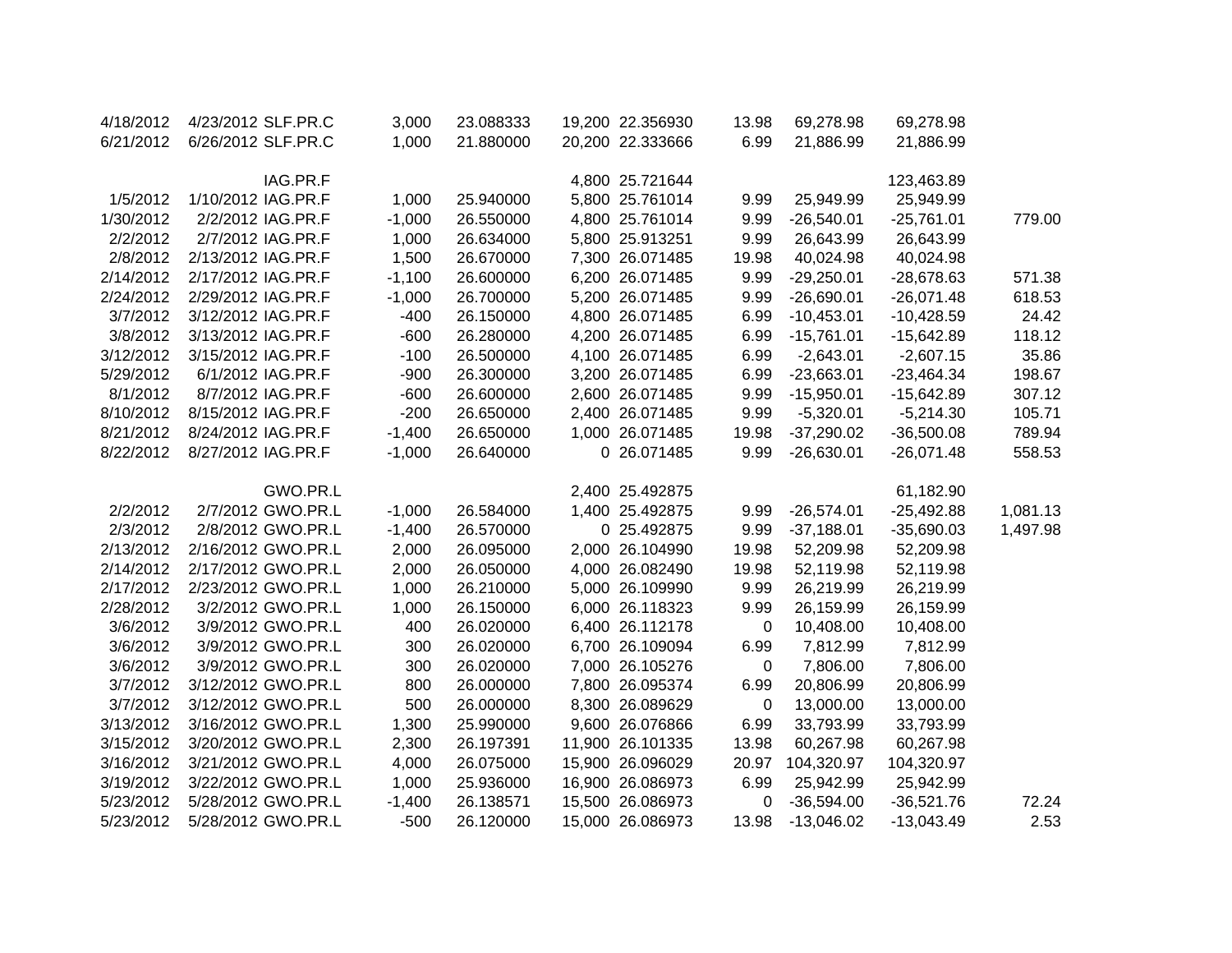| 5/23/2012 | 5/28/2012 GWO.PR.L             | $-100$    | 26.120000 |        | 14,900 26.086973 | 0           | $-2,612.00$   | $-2,608.70$   | 3.30          |
|-----------|--------------------------------|-----------|-----------|--------|------------------|-------------|---------------|---------------|---------------|
| 5/24/2012 | 5/29/2012 GWO.PR.L             | $-1,300$  | 26.110000 |        | 13,600 26.086973 | 13.98       | $-33,929.02$  | $-33,913.07$  | 15.95         |
| 5/25/2012 | 5/30/2012 GWO.PR.L             | $-100$    | 26.120000 |        | 13,500 26.086973 | 6.99        | $-2,605.01$   | $-2,608.70$   | $-3.69$       |
| 5/30/2012 | 6/4/2012 GWO.PR.L              | $-1,700$  | 25.950000 |        | 11,800 26.086973 | 13.98       | $-44, 101.02$ | $-44,347.85$  | $-246.83$     |
| 5/31/2012 | 6/5/2012 GWO.PR.L              | $-1,500$  | 25.845333 |        | 10,300 26.086973 | 13.98       | $-38,754.02$  | $-39,130.46$  | $-376.44$     |
| 5/31/2012 | 6/5/2012 GWO.PR.L              | $-500$    | 25.800000 |        | 9,800 26.086973  | 0           | $-12,900.00$  | $-13,043.49$  | $-143.49$     |
| 6/1/2012  | 6/6/2012 GWO.PR.L              | $-1,600$  | 25.702500 |        | 8,200 26.086973  | 6.99        | $-41, 117.01$ | $-41,739.16$  | $-622.15$     |
| 6/6/2012  | 6/11/2012 GWO.PR.L             | $-2,300$  | 25.684783 |        | 5,900 26.086973  | 13.98       | $-59,061.02$  | $-60,000.04$  | $-939.02$     |
| 6/27/2012 | 7/3/2012 GWO.PR.L              | $-1,100$  | 26.130000 |        | 4,800 26.086973  | 0           | $-28,743.00$  | $-28,695.67$  | 47.33         |
| 6/27/2012 | 7/3/2012 GWO.PR.L              | $-600$    | 26.050000 |        | 4,200 26.086973  | 6.99        | $-15,623.01$  | $-15,652.18$  | $-29.17$      |
| 8/2/2012  | 8/8/2012 GWO.PR.L              | $-1,000$  | 26.270000 |        | 3,200 26.086973  | 9.99        | $-26,260.01$  | $-26,086.97$  | 173.04        |
| 8/31/2012 | 9/6/2012 GWO.PR.L              | $-500$    | 26.180000 |        | 2,700 26.086973  | 9.99        | $-13,080.01$  | $-13,043.49$  | 36.52         |
| 8/31/2012 | 9/6/2012 GWO.PR.L              | $-500$    | 26.170000 |        | 2,200 26.086973  | $\mathbf 0$ | $-13,085.00$  | $-13,043.49$  | 41.51         |
| 9/10/2012 | 9/13/2012 GWO.PR.L             | $-1,500$  | 26.100000 |        | 700 26.086973    | 9.99        | $-39,140.01$  | $-39,130.46$  | 9.55          |
|           | 10/9/2012 10/12/2012 GWO.PR.L  | $-700$    | 26.300000 |        | 0 26.086973      | 9.99        | $-18,400.01$  | $-18,260.88$  | 139.13        |
|           |                                |           |           |        |                  |             |               |               |               |
|           | YLO.PR.C                       |           |           | 23,400 | 7.160282         |             |               | 167,550.59    |               |
| 2/13/2012 | 2/16/2012 YLO.PR.C             | $-2,000$  | 0.950000  | 21,400 | 7.160282         | 9.99        | $-1,890.01$   | $-14,320.56$  | $-12,430.55$  |
| 6/22/2012 | 6/27/2012 YLO.PR.C             | $-1,500$  | 0.315000  | 19,900 | 7.160282         | 6.99        | $-465.51$     | $-10,740.42$  | $-10,274.91$  |
| 9/6/2012  | 9/11/2012 YLO.PR.C             | $-19,900$ | 0.715578  | 0      | 7.160282         | 19.98       | $-14,220.02$  | $-142,489.61$ | $-128,269.58$ |
|           |                                |           |           |        |                  |             |               |               |               |
|           | HSB.PR.E                       |           |           |        | 5,300 27.294081  |             |               | 144,658.63    |               |
| 1/3/2012  | 1/6/2012 HSB.PR.E              | 200       | 27.260000 |        | 5,500 27.294658  | 9.99        | 5,461.99      | 5,461.99      |               |
| 1/4/2012  | 1/9/2012 HSB.PR.E              | 1,700     | 27.179412 |        | 7,200 27.270222  | 19.98       | 46,224.98     | 46,224.98     |               |
| 1/13/2012 | 1/18/2012 HSB.PR.E             | 1,100     | 27.329091 |        | 8,300 27.279228  | 9.99        | 30,071.99     | 30,071.99     |               |
| 1/25/2012 | 1/30/2012 HSB.PR.E             | 2,500     | 27.450000 |        | 10,800 27.320608 | 19.98       | 68,644.98     | 68,644.98     |               |
| 1/26/2012 | 1/31/2012 HSB.PR.E             | 900       | 27.450000 |        | 11,700 27.331415 | 9.99        | 24,714.99     | 24,714.99     |               |
| 1/27/2012 | 2/1/2012 HSB.PR.E              | 1,800     | 27.320000 |        | 13,500 27.331373 | 19.98       | 49,195.98     | 49,195.98     |               |
| 1/30/2012 | 2/2/2012 HSB.PR.E              | 1,100     | 27.490000 |        | 14,600 27.344693 | 19.98       | 30,258.98     | 30,258.98     |               |
| 1/30/2012 | 2/2/2012 HSB.PR.E              | 1,100     | 27.490000 |        | 15,700 27.354874 | $\mathbf 0$ | 30,239.00     | 30,239.00     |               |
| 1/30/2012 | 2/2/2012 HSB.PR.E              | 500       | 27.490000 |        | 16,200 27.359044 | 0           | 13,745.00     | 13,745.00     |               |
| 4/25/2012 | 4/30/2012 HSB.PR.E             | 900       | 27.050000 |        | 17,100 27.343188 | 6.99        | 24,351.99     | 24,351.99     |               |
| 4/25/2012 | 4/30/2012 HSB.PR.E             | 100       | 27.050000 |        | 17,200 27.341483 | 0           | 2,705.00      | 2,705.00      |               |
| 8/10/2012 | 8/15/2012 HSB.PR.E             | 1,000     | 26.990000 |        | 18,200 27.322720 | 9.99        | 26,999.99     | 26,999.99     |               |
| 8/17/2012 | 8/22/2012 HSB.PR.E             | 900       | 27.000000 |        | 19,100 27.308036 | 9.99        | 24,309.99     | 24,309.99     |               |
| 8/17/2012 | 8/22/2012 HSB.PR.E             | 100       | 27.000000 |        | 19,200 27.306432 | $\mathbf 0$ | 2,700.00      | 2,700.00      |               |
|           | 11/20/2012 11/23/2012 HSB.PR.E | 1,000     | 26.850000 |        | 20,200 27.284331 | 9.99        | 26,859.99     | 26,859.99     |               |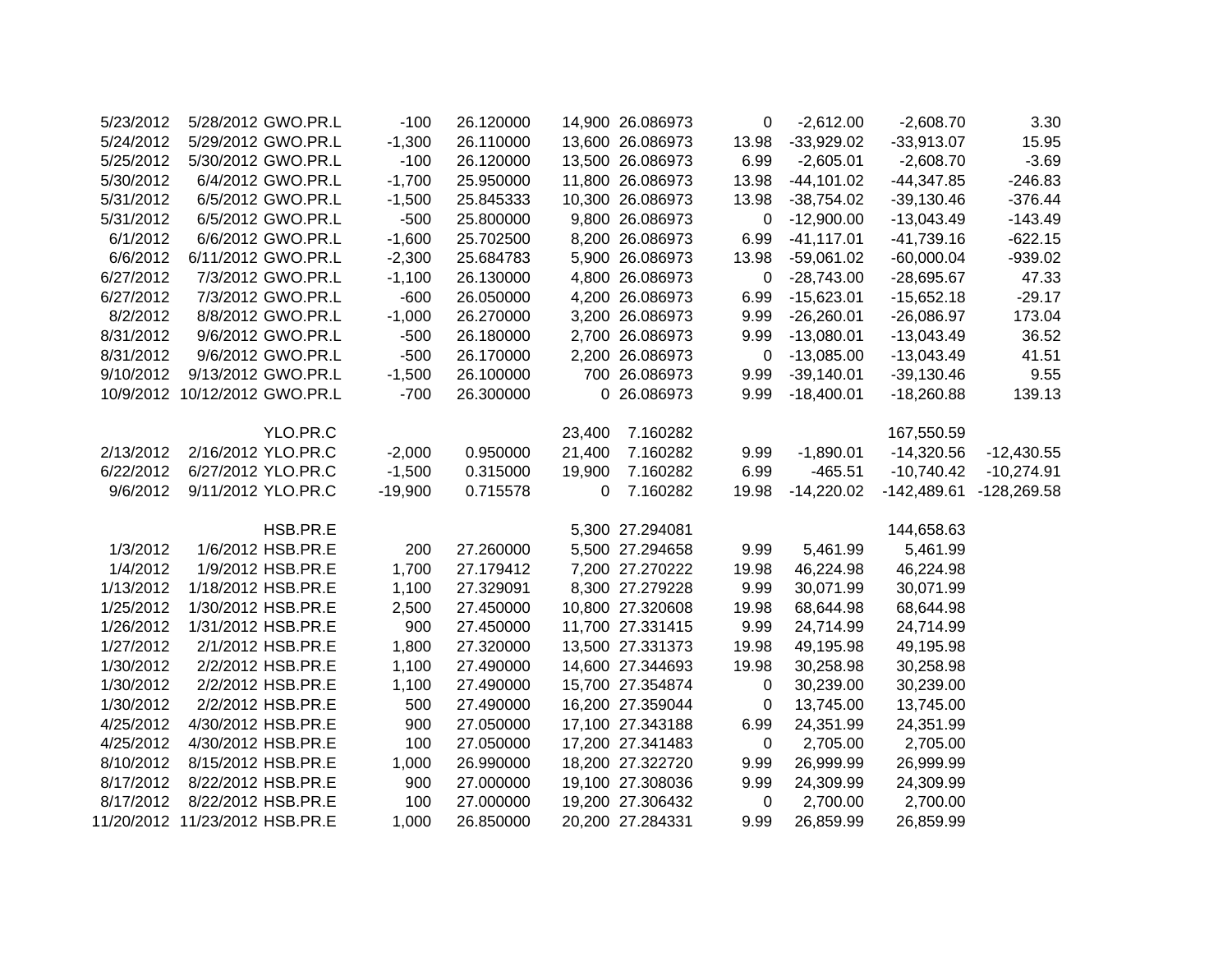| 11/29/2012 | 12/4/2012 HSB.PR.E | 2,000    | 26.900000 | 22,200 27.250606 | 19.98 | 53,819.98        | 53,819.98     |          |
|------------|--------------------|----------|-----------|------------------|-------|------------------|---------------|----------|
|            | GWO.PR.H           |          |           | 20,100 23.486082 |       |                  | 472,070.25    |          |
| 2/6/2012   | 2/9/2012 GWO.PR.H  | $-1,300$ | 25.160000 | 18,800 23.486082 | 19.98 | $-32,688.02$     | $-30,531.91$  | 2,156.11 |
| 2/6/2012   | 2/9/2012 GWO.PR.H  | $-500$   | 25.120000 | 18,300 23.486082 | 0     | $-12,560.00$     | $-11,743.04$  | 816.96   |
| 2/7/2012   | 2/10/2012 GWO.PR.H | $-1,700$ | 25.157647 | 16,600 23.486082 | 19.98 | $-42,748.02$     | $-39,926.34$  | 2,821.68 |
| 2/7/2012   | 2/10/2012 GWO.PR.H | $-100$   | 25.140000 | 16,500 23.486082 | 0     | $-2,514.00$      | $-2,348.61$   | 165.39   |
| 2/8/2012   | 2/13/2012 GWO.PR.H | $-3,600$ | 25.099444 | 12,900 23.486082 | 29.97 | $-90,328.03$     | $-84,549.90$  | 5,778.13 |
| 2/9/2012   | 2/14/2012 GWO.PR.H | $-1,500$ | 25.160000 | 11,400 23.486082 | 19.98 | $-37,720.02$     | $-35,229.12$  | 2,490.90 |
| 2/9/2012   | 2/14/2012 GWO.PR.H | $-100$   | 25.170000 | 11,300 23.486082 | 0     | $-2,517.00$      | $-2,348.61$   | 168.39   |
| 2/13/2012  | 2/16/2012 GWO.PR.H | $-1,000$ | 24.755000 | 10,300 23.486082 | 9.99  | $-24,745.01$     | $-23,486.08$  | 1,258.93 |
| 2/22/2012  | 2/27/2012 GWO.PR.H | $-2,300$ | 24.389565 | 8,000 23.486082  | 19.98 | $-56,076.02$     | $-54,017.99$  | 2,058.03 |
| 2/23/2012  | 2/28/2012 GWO.PR.H | $-3,900$ | 24.457436 | 4,100 23.486082  | 29.97 | $-95,354.03$     | $-91,595.72$  | 3,758.31 |
| 2/23/2012  | 2/28/2012 GWO.PR.H | $-200$   | 24.460000 | 3,900 23.486082  | 0     | $-4,892.00$      | $-4,697.22$   | 194.78   |
| 2/27/2012  | 3/1/2012 GWO.PR.H  | $-1,600$ | 24.915000 | 2,300 23.486082  | 29.97 | $-39,834.03$     | $-37,577.73$  | 2,256.30 |
| 2/27/2012  | 3/1/2012 GWO.PR.H  | $-1,300$ | 24.840000 | 1,000 23.486082  | 0     | $-32,292.00$     | $-30,531.91$  | 1,760.09 |
| 2/28/2012  | 3/2/2012 GWO.PR.H  | $-1,000$ | 24.980000 | 0 23.486082      | 9.99  | $-24,970.01$     | $-23,486.08$  | 1,483.93 |
|            | ELF.PR.F           |          |           | 12,200 22.200726 |       |                  | 270,848.86    |          |
| 1/5/2012   | 1/10/2012 ELF.PR.F | $-1,600$ | 23.340625 | 10,600 22.200726 | 19.98 | $-37,325.02$     | $-35,521.16$  | 1,803.86 |
| 1/11/2012  | 1/16/2012 ELF.PR.F | $-1,000$ | 23.630000 | 9,600 22.200726  | 9.99  | $-23,620.01$     | $-22,200.73$  | 1,419.28 |
| 1/12/2012  | 1/17/2012 ELF.PR.F | $-1,000$ | 23.630000 | 8,600 22.200726  | 9.99  | $-23,620.01$     | $-22,200.73$  | 1,419.28 |
| 1/13/2012  | 1/18/2012 ELF.PR.F | $-500$   | 23.650000 | 8,100 22.200726  | 9.99  | $-11,815.01$     | $-11,100.36$  | 714.65   |
| 1/16/2012  | 1/19/2012 ELF.PR.F | 100      | 23.600000 | 8,200 22.219008  | 9.99  | 2,369.99         | 2,369.99      |          |
| 1/25/2012  | 1/30/2012 ELF.PR.F | $-2,000$ | 24.450000 | 6,200 22.219008  | 19.98 | -48,880.02       | $-44,438.02$  | 4,442.00 |
| 1/26/2012  | 1/31/2012 ELF.PR.F | $-2,000$ | 24.550000 | 4,200 22.219008  | 19.98 | $-49,080.02$     | $-44,438.02$  | 4,642.00 |
| 1/27/2012  | 2/1/2012 ELF.PR.F  | $-1,400$ | 24.680000 | 2,800 22.219008  | 19.98 | $-34,532.02$     | $-31,106.61$  | 3,425.41 |
| 1/30/2012  | 2/2/2012 ELF.PR.F  | $-1,000$ | 24.850000 | 1,800 22.219008  | 9.99  | $-24,840.01$     | $-22,219.01$  | 2,621.00 |
| 1/31/2012  | 2/3/2012 ELF.PR.F  | $-1,500$ | 24.950000 | 300 22.219008    | 9.99  | $-37,415.01$     | $-33,328.51$  | 4,086.50 |
| 2/3/2012   | 2/8/2012 ELF.PR.F  | $-300$   | 24.930000 | 0 22.219008      | 9.99  | $-7,469.01$      | $-6,665.70$   | 803.31   |
|            | CZP.PR.A           |          |           | 8,800 18.321537  |       |                  | 161,229.52    |          |
| 2/13/2012  | 2/13/2012 CZP.PR.A | $-8,800$ | 18.321537 | 0 18.321537      |       | $0 - 161,229.53$ | $-161,229.52$ | 0.00     |
| 2/13/2012  | 2/13/2012 AZP.PR.A | 8,800    | 18.321537 | 8,800 18.321537  | 0     | 161,229.53       | 161,229.53    |          |
|            | IAG.PR.A           |          |           | 14,200 22.502729 |       |                  | 319,538.75    |          |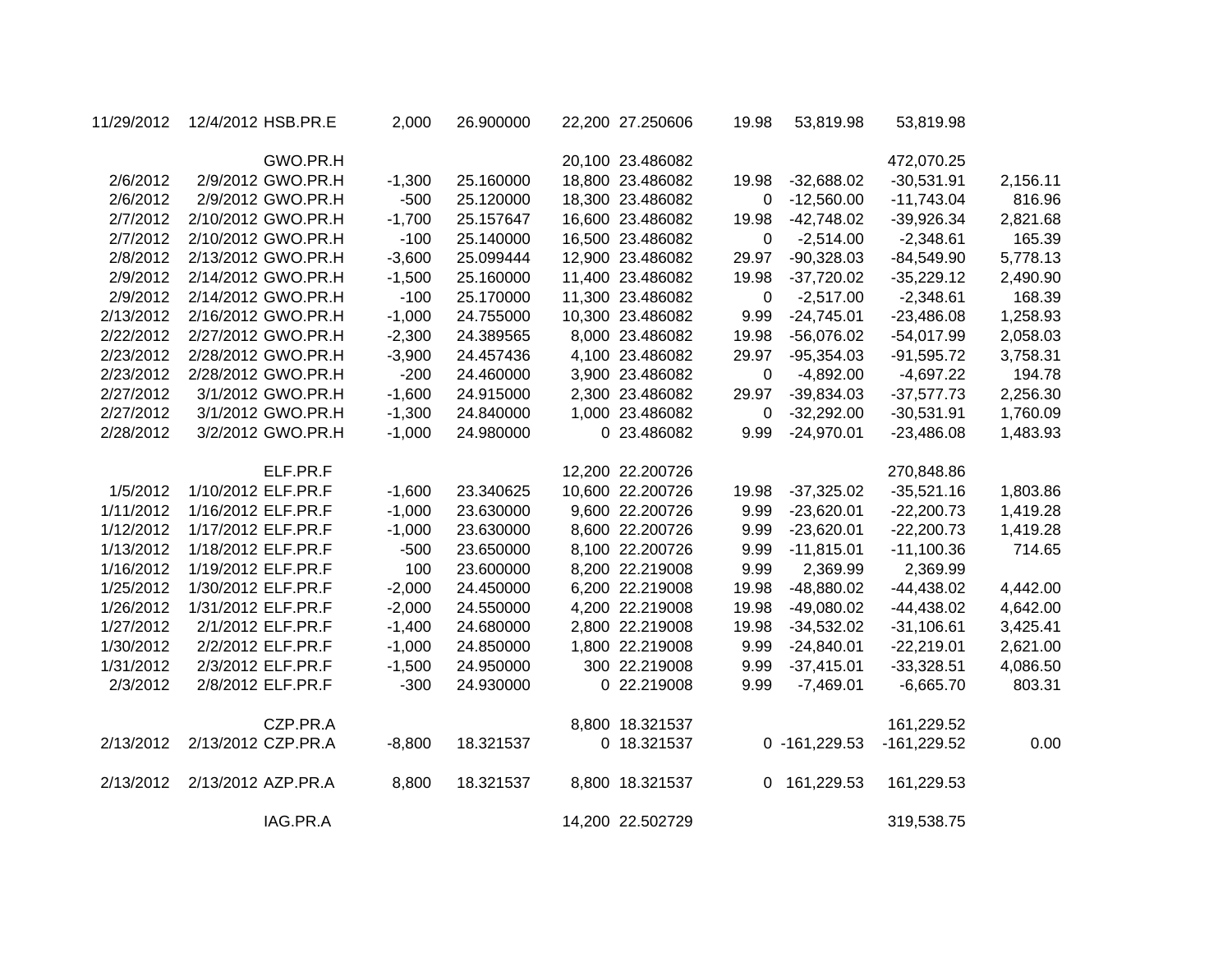| 185.46       | $-4,500.55$             | $-4,686.01$  | 9.99  | 14,000 22.502729 | 23.480000 | $-200$   | 1/9/2012 IAG.PR.A  | 1/4/2012   |
|--------------|-------------------------|--------------|-------|------------------|-----------|----------|--------------------|------------|
|              | 24,209.99               | 24,209.99    | 9.99  | 15,000 22.616546 | 24.200000 | 1,000    | 2/7/2012 IAG.PR.A  | 2/2/2012   |
| 926.74       | $-11,308.27$            | $-12,235.01$ | 9.99  | 14,500 22.616546 | 24.490000 | $-500$   | 2/16/2012 IAG.PR.A | 2/13/2012  |
| 749.38       | $-9,046.62$             | $-9,796.00$  | 0     | 14,100 22.616546 | 24.490000 | $-400$   | 2/16/2012 IAG.PR.A | 2/13/2012  |
| 950.07       | $-13,569.93$            | $-14,520.00$ | 0     | 13,500 22.616546 | 24.200000 | $-600$   | 2/17/2012 IAG.PR.A | 2/14/2012  |
| 786.74       | $-11,308.27$            | $-12,095.01$ | 9.99  | 13,000 22.616546 | 24.210000 | $-500$   | 2/17/2012 IAG.PR.A | 2/14/2012  |
|              | 119,834.95              | 119,834.95   | 34.95 | 18,000 22.991669 | 23.960000 | 5,000    | 3/13/2012 IAG.PR.A | 3/8/2012   |
|              | 23,346.99               | 23,346.99    | 6.99  | 19,000 23.010370 | 23.340000 | 1,000    | 5/28/2012 IAG.PR.A | 5/23/2012  |
|              | 20,706.99               | 20,706.99    | 6.99  | 19,900 23.010253 | 23.000000 | 900      | 5/31/2012 IAG.PR.A | 5/28/2012  |
|              | 25,227.99               | 25,227.99    | 9.99  | 21,000 23.006287 | 22.925455 | 1,100    | 7/12/2012 IAG.PR.A | 7/9/2012   |
|              | 24,089.99               | 24,089.99    | 9.99  | 22,000 23.055546 | 24.080000 | 1,000    | 9/10/2012 IAG.PR.A | 9/5/2012   |
|              | 12,352.99               | 12,352.99    | 9.99  | 22,500 23.092222 | 24.686000 | 500      | 11/5/2012 IAG.PR.A | 10/31/2012 |
|              | 24,629.99               | 24,629.99    | 9.99  | 23,500 23.157659 | 24.620000 | 1,000    | 11/6/2012 IAG.PR.A | 11/1/2012  |
|              | 144,895.55              |              |       | 10,300 14.067529 |           |          | YLO.PR.B           |            |
|              | -123,794.26 -117,370.26 | $-6,424.00$  | 0     | 1,500 14.067529  | 0.730000  | $-8,800$ | 9/11/2012 YLO.PR.B | 9/6/2012   |
| $-20,026.27$ | $-21,101.29$            | $-1,075.02$  | 19.98 | 0 14.067529      | 0.730000  | $-1,500$ | 9/11/2012 YLO.PR.B | 9/6/2012   |
|              | 121,324.75              |              |       | 5,700 21.285044  |           |          | CCS.PR.C           |            |
| 6,374.89     | $-63,855.13$            | $-70,230.02$ | 19.98 | 2,700 21.285044  | 23.416667 | $-3,000$ | 2/2/2012 CCS.PR.C  | 1/30/2012  |
| 2,444.97     | $-21,285.04$            | $-23,730.01$ | 9.99  | 1,700 21.285044  | 23.740000 | $-1,000$ | 2/28/2012 CCS.PR.C | 2/23/2012  |
| 3,988.44     | $-36,184.57$            | $-40,173.01$ | 9.99  | 0 21.285044      | 23.637059 | $-1,700$ | 3/1/2012 CCS.PR.C  | 2/27/2012  |
|              | 56,159.97               | 56,159.97    | 29.97 | 2,400 23.399988  | 23.387500 | 2,400    | 3/6/2012 CCS.PR.C  | 3/1/2012   |
| 73.02        | $-18,719.99$            | $-18,793.01$ | 6.99  | 1,600 23.399988  | 23.500000 | $-800$   | 3/8/2012 CCS.PR.C  | 3/5/2012   |
|              | 4,686.99                | 4,686.99     | 6.99  | 1,800 23.403872  | 23.400000 | 200      | 3/14/2012 CCS.PR.C | 3/9/2012   |
| 45.85        | $-7,021.16$             | $-7,067.01$  | 6.99  | 1,500 23.403872  | 23.580000 | $-300$   | 3/15/2012 CCS.PR.C | 3/12/2012  |
|              | 23,406.99               | 23,406.99    | 6.99  | 2,500 23.405119  | 23.400000 | 1,000    | 3/16/2012 CCS.PR.C | 3/13/2012  |
| 56.93        | $-14,043.07$            | $-14,100.00$ | 0     | 1,900 23.405119  | 23.500000 | $-600$   | 3/20/2012 CCS.PR.C | 3/15/2012  |
| 34.96        | $-9,362.05$             | $-9,397.01$  | 6.99  | 1,500 23.405119  | 23.510000 | $-400$   | 3/20/2012 CCS.PR.C | 3/15/2012  |
|              | 23,306.99               | 23,306.99    | 6.99  | 2,500 23.365868  | 23.300000 | 1,000    | 3/21/2012 CCS.PR.C | 3/16/2012  |
|              | 23,106.99               | 23,106.99    | 6.99  | 3,500 23.291903  | 23.100000 | 1,000    | 5/4/2012 CCS.PR.C  | 5/1/2012   |
| 288.12       | $-23,291.90$            | $-23,580.02$ | 19.98 | 2,500 23.291903  | 23.600000 | $-1,000$ | 7/16/2012 CCS.PR.C | 7/11/2012  |
| 130.86       | $-13,975.14$            | $-14,106.00$ | 0     | 1,900 23.291903  | 23.510000 | $-600$   | 7/16/2012 CCS.PR.C | 7/11/2012  |
| 644.06       | $-11,645.95$            | $-12,290.01$ | 9.99  | 1,400 23.291903  | 24.600000 | $-500$   | 7/31/2012 CCS.PR.C | 7/26/2012  |
| 1,681.35     | $-32,608.66$            | $-34,290.01$ | 9.99  | 0 23.291903      | 24.500000 | $-1,400$ | 9/10/2012 CCS.PR.C | 9/5/2012   |
|              |                         |              |       |                  |           |          |                    |            |

ELF.PR.G 5,800 20.701835 120,070.65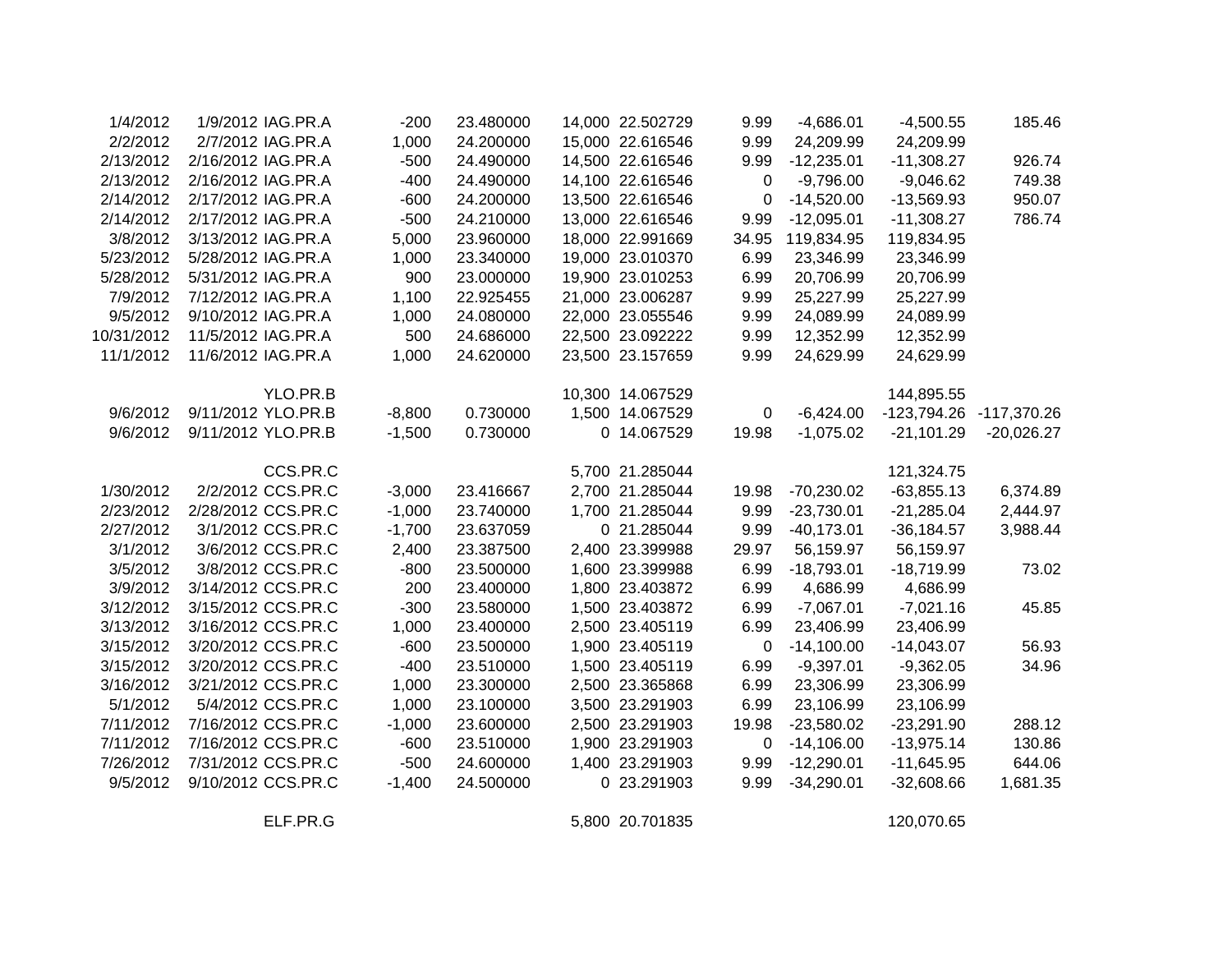| 1/27/2012 | 2/1/2012 ELF.PR.G  | $-300$   | 23.100000 | 5,500 20.701835  | 0        | $-6,930.00$  | $-6,210.55$  | 719.45      |
|-----------|--------------------|----------|-----------|------------------|----------|--------------|--------------|-------------|
| 1/27/2012 | 2/1/2012 ELF.PR.G  | $-100$   | 23.140000 | 5,400 20.701835  | 9.99     | $-2,304.01$  | $-2,070.18$  | 233.83      |
| 1/30/2012 | 2/2/2012 ELF.PR.G  | $-2,500$ | 23.088000 | 2,900 20.701835  | 19.98    | $-57,700.02$ | $-51,754.59$ | 5,945.43    |
| 2/2/2012  | 2/7/2012 ELF.PR.G  | $-1,600$ | 23.150000 | 1,300 20.701835  | 19.98    | $-37,020.02$ | $-33,122.94$ | 3,897.08    |
| 2/3/2012  | 2/8/2012 ELF.PR.G  | $-800$   | 23.211250 | 500 20.701835    | 9.99     | $-18,559.01$ | $-16,561.47$ | 1,997.54    |
| 2/3/2012  | 2/8/2012 ELF.PR.G  | $-500$   | 23.160000 | 0 20.701835      | 0        | $-11,580.00$ | $-10,350.92$ | 1,229.08    |
|           | BNS.PR.X           |          |           | 3,300 27.366909  |          |              | 90,310.80    |             |
| 8/14/2012 | 8/17/2012 BNS.PR.X | 1,000    | 26.693000 | 4,300 27.212509  | 9.99     | 26,702.99    | 26,702.99    |             |
| 8/16/2012 | 8/21/2012 BNS.PR.X | 1,000    | 26.640000 | 5,300 27.106374  | 9.99     | 26,649.99    | 26,649.99    |             |
| 8/20/2012 | 8/23/2012 BNS.PR.X | 1,000    | 26.800000 | 6,300 27.059329  | 9.99     | 26,809.99    | 26,809.99    |             |
| 8/22/2012 | 8/27/2012 BNS.PR.X | 1,000    | 26.800000 | 7,300 27.025173  | 9.99     | 26,809.99    | 26,809.99    |             |
|           | CSE.PR.A           |          |           | 3,000 20.089613  |          |              | 60,268.84    |             |
| 1/26/2012 | 1/31/2012 CSE.PR.A | 1,000    | 18.210000 | 4,000 19.622208  | 9.99     | 18,219.99    | 18,219.99    |             |
| 1/27/2012 | 2/1/2012 CSE.PR.A  | 2,100    | 18.491429 | 6,100 19.234561  | 9.99     | 38,841.99    | 38,841.99    |             |
| 1/30/2012 | 2/2/2012 CSE.PR.A  | 2,900    | 18.625517 | 9,000 19.041643  | 29.97    | 54,043.97    | 54,043.97    |             |
| 1/31/2012 | 2/3/2012 CSE.PR.A  | 2,000    | 18.485000 | 11,000 18.942252 | 19.98    | 36,989.98    | 36,989.98    |             |
| 5/18/2012 | 5/24/2012 CSE.PR.A | $-600$   | 17.150000 | 10,400 18.942252 | 6.99     | $-10,283.01$ | $-11,365.35$ | $-1,082.34$ |
| 5/22/2012 | 5/25/2012 CSE.PR.A | $-1,000$ | 17.179000 | 9,400 18.942252  | 6.99     | $-17,172.01$ | $-18,942.25$ | $-1,770.24$ |
| 5/24/2012 | 5/29/2012 CSE.PR.A | $-600$   | 17.256667 | 8,800 18.942252  | 6.99     | $-10,347.01$ | $-11,365.35$ | $-1,018.34$ |
| 5/24/2012 | 5/29/2012 CSE.PR.A | $-400$   | 17.110000 | 8,400 18.942252  | 0        | $-6,844.00$  | $-7,576.90$  | $-732.90$   |
| 5/28/2012 | 5/31/2012 CSE.PR.A | $-900$   | 17.110000 | 7,500 18.942252  | 0        | $-15,399.00$ | $-17,048.03$ | $-1,649.03$ |
| 5/28/2012 | 5/31/2012 CSE.PR.A | $-200$   | 17.110000 | 7,300 18.942252  | 6.99     | $-3,415.01$  | $-3,788.45$  | $-373.44$   |
| 5/30/2012 | 6/4/2012 CSE.PR.A  | $-1,000$ | 17.050000 | 6,300 18.942252  | $\Omega$ | $-17,050.00$ | $-18,942.25$ | $-1,892.25$ |
| 5/30/2012 | 6/4/2012 CSE.PR.A  | $-500$   | 17.050000 | 5,800 18.942252  | 6.99     | $-8,518.01$  | $-9,471.13$  | $-953.12$   |
| 5/31/2012 | 6/5/2012 CSE.PR.A  | $-1,500$ | 17.050000 | 4,300 18.942252  | 6.99     | $-25,568.01$ | $-28,413.38$ | $-2,845.37$ |
| 6/1/2012  | 6/6/2012 CSE.PR.A  | $-1,100$ | 17.254545 | 3,200 18.942252  | 6.99     | $-18,973.01$ | $-20,836.48$ | $-1,863.47$ |
| 6/13/2012 | 6/18/2012 CSE.PR.A | $-400$   | 18.500000 | 2,800 18.942252  | 6.99     | $-7,393.01$  | $-7,576.90$  | $-183.89$   |
| 6/19/2012 | 6/22/2012 CSE.PR.A | $-1,000$ | 18.500000 | 1,800 18.942252  | 6.99     | $-18,493.01$ | $-18,942.25$ | $-449.24$   |
| 6/20/2012 | 6/25/2012 CSE.PR.A | $-1,700$ | 18.750588 | 100 18.942252    | 6.99     | $-31,869.01$ | $-32,201.83$ | $-332.82$   |
| 6/20/2012 | 6/25/2012 CSE.PR.A | $-100$   | 18.760000 | 0 18.942252      | 0        | $-1,876.00$  | $-1,894.23$  | $-18.23$    |
|           | FN.PR.A            |          |           | 4,800 19.024983  |          |              | 91,319.92    |             |
| 1/25/2012 | 1/30/2012 FN.PR.A  | $-500$   | 20.950000 | 4,300 19.024983  | 9.99     | $-10,465.01$ | $-9,512.49$  | 952.52      |
| 1/31/2012 | 2/3/2012 FN.PR.A   | $-500$   | 20.752000 | 3,800 19.024983  | 9.99     | $-10,366.01$ | $-9,512.49$  | 853.52      |
| 3/5/2012  | 3/8/2012 FN.PR.A   | 900      | 19.550000 | 4,700 19.127006  | 6.99     | 17,601.99    | 17,601.99    |             |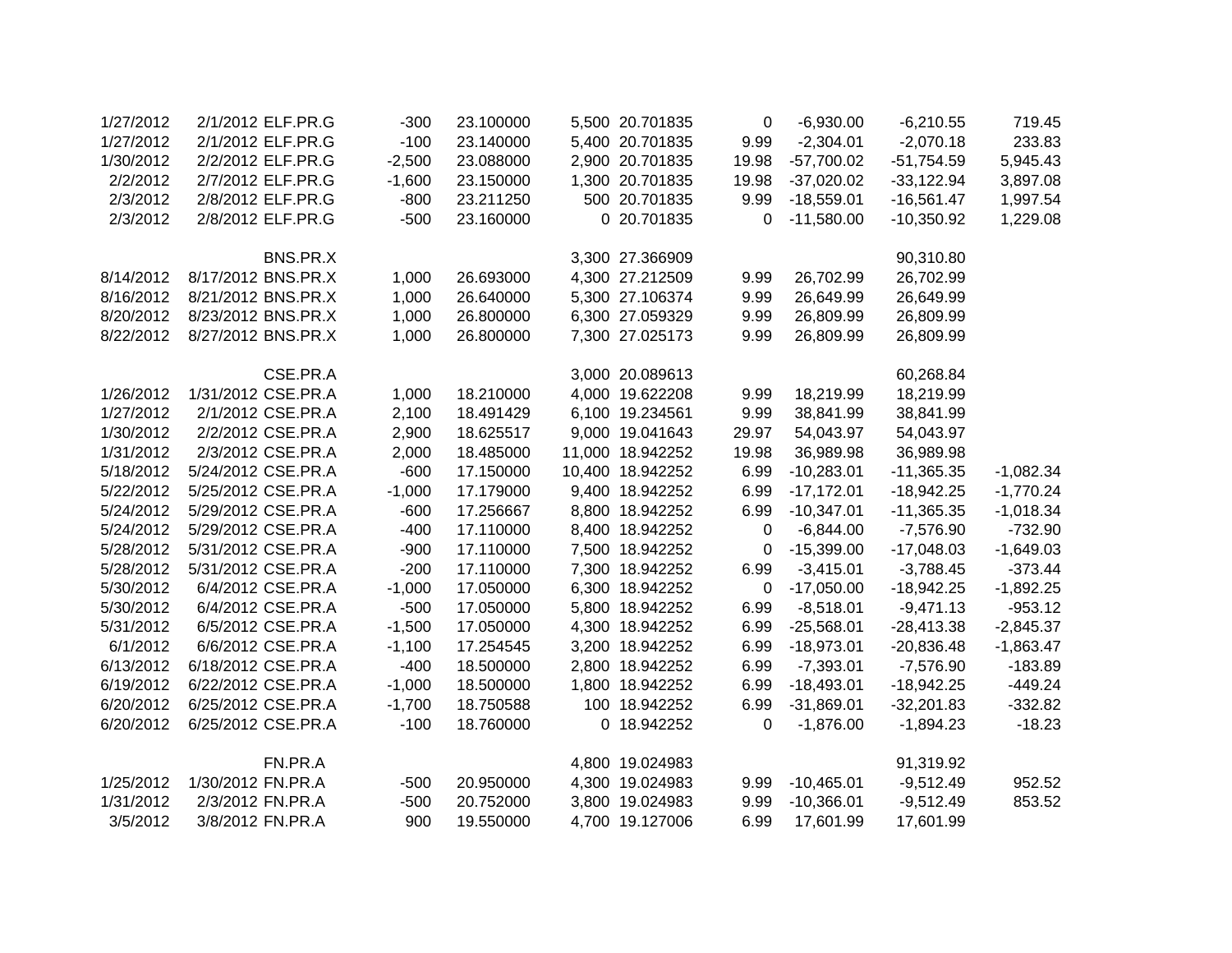| 3/8/2012  | 3/13/2012 FN.PR.A              | 1,000    | 19.270000 |       | 5,700 19.153319  | 6.99  | 19,276.99    | 19,276.99    |           |
|-----------|--------------------------------|----------|-----------|-------|------------------|-------|--------------|--------------|-----------|
| 3/15/2012 | 3/20/2012 FN.PR.A              | 700      | 19.500000 |       | 6,400 19.191237  | 0     | 13,650.00    | 13,650.00    |           |
| 3/15/2012 | 3/20/2012 FN.PR.A              | 500      | 19.490000 |       | 6,900 19.213900  | 6.99  | 9,751.99     | 9,751.99     |           |
|           | IFC.PR.A                       |          |           |       | 2,000 24.808950  |       |              | 49,617.90    |           |
| 1/25/2012 | 1/30/2012 IFC.PR.A             | $-1,900$ | 25.500526 |       | 100 24.808950    | 9.99  | $-48,441.01$ | $-47,137.01$ | 1,304.00  |
| 1/25/2012 | 1/30/2012 IFC.PR.A             | $-100$   | 25.510000 |       | 0 24.808950      | 0     | $-2,551.00$  | $-2,480.90$  | 70.11     |
|           | 11/27/2012 11/30/2012 IFC.PR.A | 1,000    | 25.747000 |       | 1,000 25.756990  | 9.99  | 25,756.99    | 25,756.99    |           |
|           | 12/12/2012 12/17/2012 IFC.PR.A | $-1,000$ | 25.830000 |       | 0 25.756990      | 9.99  | $-25,820.01$ | $-25,756.99$ | 63.02     |
|           |                                | DFN.PR.A |           |       | 2,900 10.319303  |       |              | 29,925.98    |           |
| 1/27/2012 | 2/1/2012 DFN.PR.A              | $-2,900$ | 10.290000 |       | 0 10.319303      | 9.99  | $-29,831.01$ | $-29,925.98$ | $-94.97$  |
|           | RY.PR.T                        |          |           |       | 1,500 27.500660  |       |              | 41,250.99    |           |
| 10/2/2012 | 10/5/2012 RY.PR.T              | 1,200    | 26.980000 |       | 2,700 27.272956  | 9.99  | 32,385.99    | 32,385.99    |           |
|           | LBS.PR.A                       |          |           | 1,100 | 9.849082         |       |              | 10,833.99    |           |
| 2/23/2012 | 2/28/2012 LBS.PR.A             | 1,700    | 10.170000 |       | 2,800 10.047493  | 9.99  | 17,298.99    | 17,298.99    |           |
| 2/24/2012 | 2/29/2012 LBS.PR.A             | 1,500    | 10.170000 |       | 4,300 10.092551  | 9.99  | 15,264.99    | 15,264.99    |           |
| 2/27/2012 | 3/1/2012 LBS.PR.A              | 4,700    | 10.194681 |       | 9,000 10.148106  | 19.98 | 47,934.98    | 47,934.98    |           |
| 3/1/2012  | 3/6/2012 LBS.PR.A              | $-5,200$ | 10.185769 |       | 3,800 10.148106  | 29.97 | $-52,936.03$ | $-52,770.15$ | 165.88    |
| 3/13/2012 | 3/16/2012 LBS.PR.A             | $-2,300$ | 10.150000 |       | 1,500 10.148106  | 6.99  | $-23,338.01$ | $-23,340.64$ | $-2.63$   |
| 3/16/2012 | 3/21/2012 LBS.PR.A             | $-1,500$ | 10.172000 |       | 0 10.148106      | 6.99  | $-15,251.01$ | $-15,222.16$ | 28.85     |
| 1/4/2012  | 1/9/2012 GWO.PR.M              | 2,600    | 25.600000 |       | 2,600 25.607685  | 19.98 | 66,579.98    | 66,579.98    |           |
| 1/27/2012 | 2/1/2012 GWO.PR.M              | $-400$   | 26.705000 |       | 2,200 25.607685  | 9.99  | $-10,672.01$ | $-10,243.07$ | 428.94    |
| 2/3/2012  | 2/8/2012 GWO.PR.M              | 1,800    | 26.771667 |       | 4,000 26.133974  | 9.99  | 48,198.99    | 48,198.99    |           |
| 2/6/2012  | 2/9/2012 GWO.PR.M              | 2,500    | 26.916000 |       | 6,500 26.439364  | 29.97 | 67,319.97    | 67,319.97    |           |
| 2/6/2012  | 2/9/2012 GWO.PR.M              | 700      | 26.990000 |       | 7,200 26.492898  | 0     | 18,893.00    | 18,893.00    |           |
| 2/7/2012  | 2/10/2012 GWO.PR.M             | 900      | 26.760000 |       | 8,100 26.523809  | 9.99  | 24,093.99    | 24,093.99    |           |
| 2/8/2012  | 2/13/2012 GWO.PR.M             | 2,000    | 26.785000 |       | 10,100 26.577509 | 19.98 | 53,589.98    | 53,589.98    |           |
| 2/9/2012  | 2/14/2012 GWO.PR.M             | 300      | 26.850000 |       | 10,400 26.586329 | 9.99  | 8,064.99     | 8,064.99     |           |
| 2/17/2012 | 2/20/2012 GWO.PR.M             | $-600$   | 26.501667 |       | 9,800 26.586329  | 9.99  | $-15,891.01$ | $-15,951.80$ | $-60.79$  |
| 2/22/2012 | 2/27/2012 GWO.PR.M             | $-1,800$ | 26.240000 |       | 8,000 26.586329  | 19.98 | $-47,212.02$ | $-47,855.39$ | $-643.37$ |
| 2/22/2012 | 2/27/2012 GWO.PR.M             | $-500$   | 26.270000 |       | 7,500 26.586329  | 0     | $-13,135.00$ | $-13,293.16$ | $-158.16$ |
| 2/22/2012 | 2/27/2012 GWO.PR.M             | $-300$   | 26.280000 |       | 7,200 26.586329  | 0     | $-7,884.00$  | $-7,975.90$  | $-91.90$  |
| 3/6/2012  | 3/9/2012 GWO.PR.M              | $-900$   | 26.280000 |       | 6,300 26.586329  | 6.99  | $-23,645.01$ | $-23,927.70$ | $-282.69$ |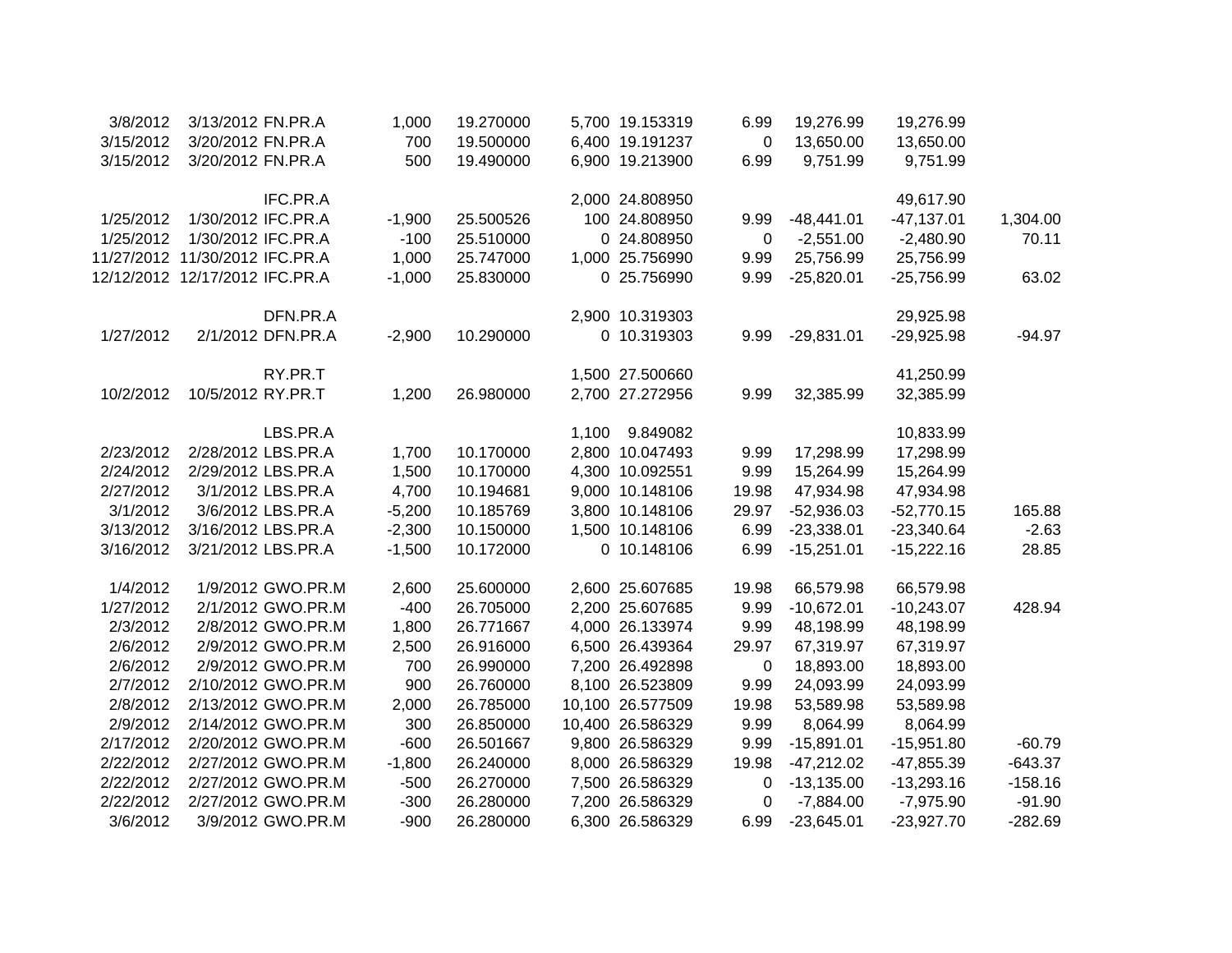| 3/7/2012               | 3/12/2012 GWO.PR.M                     | $-100$   | 26.330000 |       | 6,200 26.586329                    | 0         | $-2,633.00$  | $-2,658.63$  | $-25.63$    |
|------------------------|----------------------------------------|----------|-----------|-------|------------------------------------|-----------|--------------|--------------|-------------|
| 3/7/2012               | 3/12/2012 GWO.PR.M                     | $-100$   | 26.330000 |       | 6,100 26.586329                    | 6.99      | $-2,626.01$  | $-2,658.63$  | $-32.62$    |
| 3/8/2012               | 3/13/2012 GWO.PR.M                     | $-500$   | 26.300000 |       | 5,600 26.586329                    | 6.99      | $-13,143.01$ | $-13,293.16$ | $-150.15$   |
| 3/13/2012              | 3/16/2012 GWO.PR.M                     | $-1,100$ | 26.200000 |       | 4,500 26.586329                    | 6.99      | $-28,813.01$ | $-29,244.96$ | $-431.95$   |
| 3/14/2012              | 3/19/2012 GWO.PR.M                     | $-100$   | 26.250000 |       | 4,400 26.586329                    | 6.99      | $-2,618.01$  | $-2,658.63$  | $-40.62$    |
| 3/16/2012              | 3/21/2012 GWO.PR.M                     | $-900$   | 26.300000 |       | 3,500 26.586329                    | 6.99      | $-23,663.01$ | $-23,927.70$ | $-264.69$   |
| 3/19/2012              | 3/22/2012 GWO.PR.M                     | $-1,000$ | 26.308000 |       | 2,500 26.586329                    | 6.99      | $-26,301.01$ | $-26,586.33$ | $-285.32$   |
| 3/20/2012              | 3/23/2012 GWO.PR.M                     | $-2,500$ | 26.161600 |       | 0 26.586329                        | 6.99      | $-65,397.01$ | $-66,465.82$ | $-1,068.81$ |
|                        |                                        |          |           |       |                                    |           |              |              |             |
| 1/11/2012              | 1/16/2012 BNA.PR.E                     | 1,400    | 24.100000 |       | 1,400 24.107136                    | 9.99      | 33,749.99    | 33,749.99    |             |
| 3/23/2012              | 3/28/2012 BNA.PR.E                     | $-700$   | 24.800000 |       | 700 24.107136                      | 6.99      | $-17,353.01$ | $-16,875.00$ | 478.01      |
| 3/27/2012              | 3/30/2012 BNA.PR.E                     | $-700$   | 24.800000 |       | 0 24.107136                        | 6.99      | $-17,353.01$ | $-16,875.00$ | 478.01      |
|                        |                                        |          |           |       |                                    |           |              |              |             |
| 1/25/2012              | 1/30/2012 TD.PR.K                      | 1,300    | 27.424615 |       | 1,300 27.432300                    | 9.99      | 35,661.99    | 35,661.99    |             |
| 4/19/2012              | 4/24/2012 TD.PR.K                      | $-1,300$ | 27.010769 |       | 0 27.432300                        | 6.99      | $-35,107.01$ | $-35,661.99$ | $-554.98$   |
| 1/26/2012              | 1/31/2012 TD.PR.I                      | 1,000    | 27.330000 |       | 1,000 27.339990                    | 9.99      | 27,339.99    | 27,339.99    |             |
| 4/10/2012              | 4/13/2012 TD.PR.I                      | $-500$   | 26.990000 |       | 500 27.339990                      | 6.99      | $-13,488.01$ | $-13,670.00$ | $-181.99$   |
| 4/13/2012              | 4/18/2012 TD.PR.I                      | $-500$   | 26.884000 |       | 0 27.339990                        | 6.99      | $-13,435.01$ | $-13,670.00$ | $-234.99$   |
|                        |                                        |          |           |       |                                    |           |              |              |             |
| 1/30/2012              | 2/2/2012 TD.PR.E                       | 1,000    | 27.175000 |       | 1,000 27.184990                    | 9.99      | 27,184.99    | 27,184.99    |             |
| 1/31/2012              | 2/3/2012 TD.PR.E                       | 1,000    | 27.100000 |       | 2,000 27.147490                    | 9.99      | 27,109.99    | 27,109.99    |             |
| 4/4/2012               | 4/10/2012 TD.PR.E                      | $-1,000$ | 26.751000 |       | 1,000 27.147490                    | 6.99      | $-26,744.01$ | $-27,147.49$ | $-403.48$   |
| 4/5/2012               | 4/11/2012 TD.PR.E                      | $-1,000$ | 26.889000 |       | 0 27.147490                        | 6.99      | $-26,882.01$ | $-27,147.49$ | $-265.48$   |
| 12/28/2013             | 1/3/2013 TD.PR.E                       | 1,000    | 26.740000 |       | 1,000 26.749990                    | 9.99      | 26,749.99    | 26,749.99    |             |
|                        |                                        |          |           |       |                                    |           |              |              |             |
| 2/13/2012              | 2/16/2012 YLO.PR.D                     | 2,000    | 0.950000  | 2,000 | 0.954995                           | 9.99      | 1,909.99     | 1,909.99     |             |
| 6/22/2012              | 6/27/2012 YLO.PR.D                     | 1,500    | 0.300000  | 3,500 | 0.676280                           | 6.99      | 456.99       | 456.99       |             |
| 9/6/2012               | 9/11/2012 YLO.PR.D                     | $-3,500$ | 0.700000  | 0     | 0.676280                           | 9.99      | $-2,440.01$  | $-2,366.98$  | 73.03       |
|                        | 2/27/2012 GWO.PR.P                     |          |           |       |                                    |           |              |              |             |
| 2/22/2012              |                                        | 4,400    | 25.020000 |       | 4,400 25.024541<br>7,800 25.139481 | 19.98     | 110,107.98   | 110,107.98   |             |
| 2/23/2012              | 2/28/2012 GWO.PR.P                     | 3,400    | 25.279412 |       |                                    | 29.97     | 85,979.97    | 85,979.97    |             |
| 2/24/2012              | 2/29/2012 GWO.PR.P                     | 1,000    | 25.400000 |       | 8,800 25.170221                    | 9.99      | 25,409.99    | 25,409.99    |             |
| 2/27/2012<br>2/27/2012 | 3/1/2012 GWO.PR.P<br>3/1/2012 GWO.PR.P | 4,200    | 25.487857 |       | 13,000 25.275915                   | 39.96     | 107,088.96   | 107,088.96   |             |
|                        |                                        | 700      | 25.480000 |       | 13,700 25.286343                   | $\pmb{0}$ | 17,836.00    | 17,836.00    |             |
| 2/27/2012              | 3/1/2012 GWO.PR.P                      | 500      | 25.490000 |       | 14,200 25.293514                   | 0         | 12,745.00    | 12,745.00    |             |
| 2/28/2012              | 3/2/2012 GWO.PR.P                      | 2,200    | 25.589091 |       | 16,400 25.334383                   | 19.98     | 56,315.98    | 56,315.98    |             |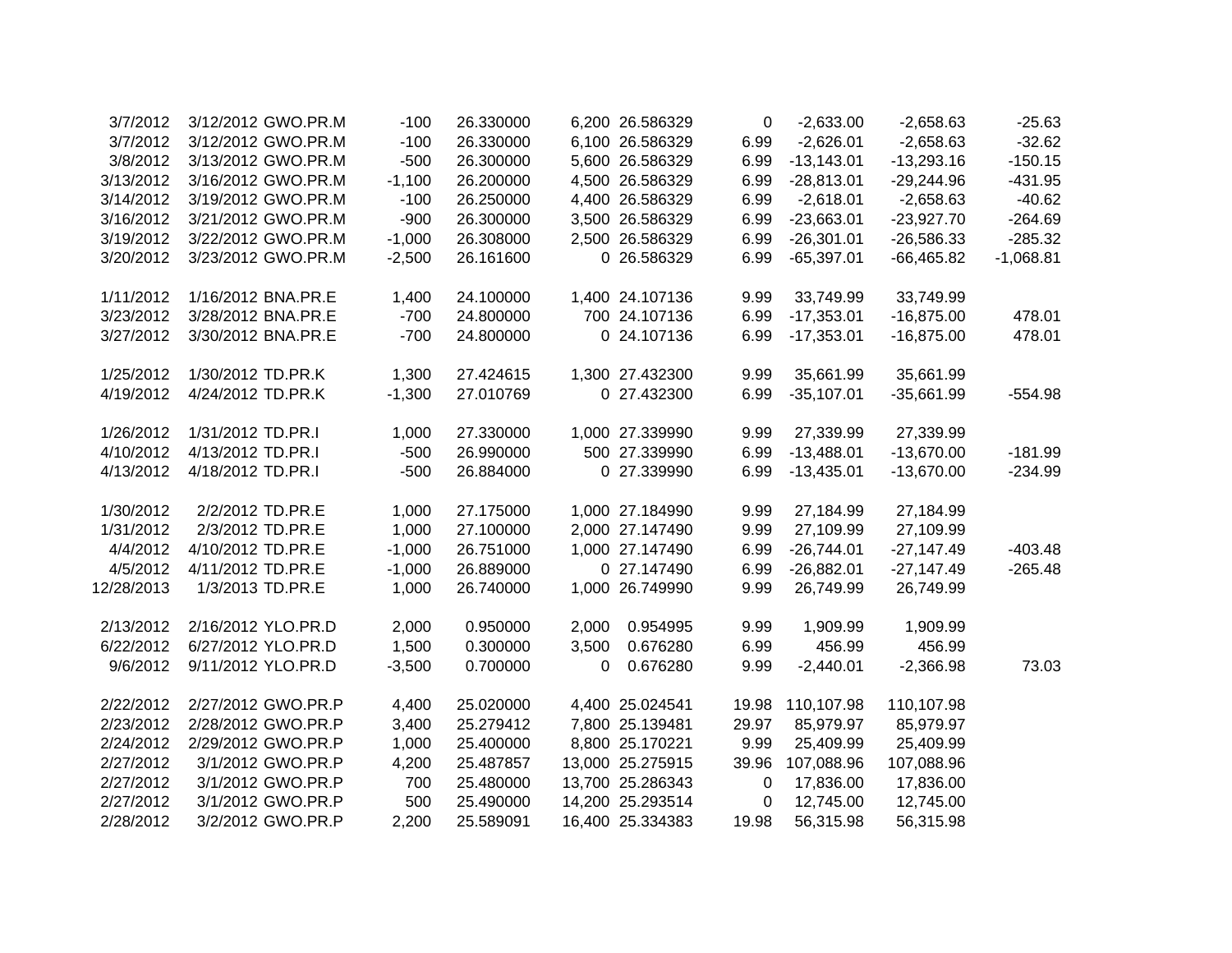| 3/1/2012   | 3/6/2012 GWO.PR.P              | 3,500    | 25.866000 | 19,900 25.429891 | 39.96       | 90,570.96         | 90,570.96     |          |
|------------|--------------------------------|----------|-----------|------------------|-------------|-------------------|---------------|----------|
| 3/1/2012   | 3/6/2012 GWO.PR.P              | 400      | 25.850000 | 20,300 25.438169 | $\mathbf 0$ | 10,340.00         | 10,340.00     |          |
| 3/1/2012   | 3/6/2012 GWO.PR.P              | 100      | 25.850000 | 20,400 25.440188 | 0           | 2,585.00          | 2,585.00      |          |
| 4/13/2012  | 4/18/2012 GWO.PR.P             | $-500$   | 25.800000 | 19,900 25.440188 | 0           | $-12,900.00$      | $-12,720.09$  | 179.91   |
| 4/13/2012  | 4/18/2012 GWO.PR.P             | $-500$   | 25.800000 | 19,400 25.440188 | 6.99        | $-12,893.01$      | $-12,720.09$  | 172.92   |
| 5/24/2012  | 5/29/2012 GWO.PR.P             | $-7,000$ | 25.940429 | 12,400 25.440188 |             | 27.96 -181,555.04 | $-178,081.32$ | 3,473.73 |
| 5/25/2012  | 5/30/2012 GWO.PR.P             | $-2,300$ | 25.971739 | 10,100 25.440188 | 20.97       | $-59,714.03$      | $-58,512.43$  | 1,201.60 |
| 5/25/2012  | 5/30/2012 GWO.PR.P             | $-800$   | 25.990000 | 9,300 25.440188  | 0           | $-20,792.00$      | $-20,352.15$  | 439.85   |
| 5/25/2012  | 5/30/2012 GWO.PR.P             | $-100$   | 26.010000 | 9,200 25.440188  | 0           | $-2,601.00$       | $-2,544.02$   | 56.98    |
| 5/28/2012  | 5/31/2012 GWO.PR.P             | $-900$   | 26.020000 | 8,300 25.440188  | 0           | $-23,418.00$      | $-22,896.17$  | 521.83   |
| 5/28/2012  | 5/31/2012 GWO.PR.P             | $-100$   | 26.050000 | 8,200 25.440188  | 6.99        | $-2,598.01$       | $-2,544.02$   | 53.99    |
| 5/30/2012  | 6/4/2012 GWO.PR.P              | 700      | 25.620000 | 8,900 25.455116  | 6.99        | 17,940.99         | 17,940.99     |          |
| 5/30/2012  | 6/4/2012 GWO.PR.P              | 200      | 25.620000 | 9,100 25.458740  | $\mathbf 0$ | 5,124.00          | 5,124.00      |          |
| 5/31/2012  | 6/5/2012 GWO.PR.P              | 1,700    | 25.620588 | 10,800 25.485510 | 13.98       | 43,568.98         | 43,568.98     |          |
| 5/31/2012  | 6/5/2012 GWO.PR.P              | 500      | 25.660000 | 11,300 25.493231 | 0           | 12,830.00         | 12,830.00     |          |
| 6/1/2012   | 6/6/2012 GWO.PR.P              | 1,300    | 25.650000 | 12,600 25.509406 | 0           | 33,345.00         | 33,345.00     |          |
| 6/1/2012   | 6/6/2012 GWO.PR.P              | 300      | 25.600000 | 12,900 25.512596 | 13.98       | 7,693.98          | 7,693.98      |          |
| 6/6/2012   | 6/11/2012 GWO.PR.P             | 1,400    | 25.505714 | 14,300 25.511923 | $\mathbf 0$ | 35,708.00         | 35,708.00     |          |
| 6/6/2012   | 6/11/2012 GWO.PR.P             | 900      | 25.570000 | 15,200 25.516281 | 13.98       | 23,026.98         | 23,026.98     |          |
| 6/27/2012  | 7/3/2012 GWO.PR.P              | 1,500    | 25.733333 | 16,700 25.536614 | 13.98       | 38,613.98         | 38,613.98     |          |
| 6/27/2012  | 7/3/2012 GWO.PR.P              | 800      | 25.790000 | 17,500 25.548197 | $\mathbf 0$ | 20,632.00         | 20,632.00     |          |
| 6/27/2012  | 7/3/2012 GWO.PR.P              | 200      | 25.790000 | 17,700 25.550930 | $\mathbf 0$ | 5,158.00          | 5,158.00      |          |
|            | 10/9/2012 10/12/2012 GWO.PR.P  | 1,000    | 26.000000 | 18,700 25.575478 | 9.99        | 26,009.99         | 26,009.99     |          |
| 11/29/2012 | 12/4/2012 GWO.PR.P             | $-900$   | 26.300000 | 17,800 25.575478 | 9.99        | $-23,660.01$      | $-23,017.93$  | 642.08   |
| 11/30/2012 | 12/5/2012 GWO.PR.P             | $-400$   | 26.347500 | 17,400 25.575478 | 9.99        | $-10,529.01$      | $-10,230.19$  | 298.82   |
| 12/3/2012  | 12/6/2012 GWO.PR.P             | $-4,000$ | 26.335000 | 13,400 25.575478 |             | 19.98 -105,320.02 | $-102,301.91$ | 3,018.11 |
| 12/4/2012  | 12/7/2012 GWO.PR.P             | $-1,500$ | 26.261333 | 11,900 25.575478 | 9.99        | $-39,382.01$      | $-38,363.22$  | 1,018.79 |
|            | 12/24/2012 12/31/2012 GWO.PR.P | $-100$   | 26.600000 | 11,800 25.575478 | 9.99        | $-2,650.01$       | $-2,557.55$   | 92.46    |
|            |                                |          |           |                  |             |                   |               |          |
| 3/23/2012  | 3/28/2012 BAM.PR.M             | 600      | 22.350000 | 600 22.361650    | 6.99        | 13,416.99         | 13,416.99     |          |
| 3/23/2012  | 3/28/2012 BAM.PR.M             | 400      | 22.350000 | 1,000 22.356990  | 0           | 8,940.00          | 8,940.00      |          |
| 3/27/2012  | 3/30/2012 BAM.PR.M             | 700      | 22.367143 | 1,700 22.361171  | 0           | 15,657.00         | 15,657.00     |          |
| 3/27/2012  | 3/30/2012 BAM.PR.M             | 300      | 22.376667 | 2,000 22.366990  | 6.99        | 6,719.99          | 6,719.99      |          |
| 4/19/2012  | 4/24/2012 BAM.PR.M             | $-700$   | 23.350000 | 1,300 22.366990  | 0           | $-16,345.00$      | $-15,656.89$  | 688.11   |
| 4/19/2012  | 4/24/2012 BAM.PR.M             | $-500$   | 23.360000 | 800 22.366990    | 6.99        | $-11,673.01$      | $-11,183.50$  | 489.51   |
| 5/1/2012   | 5/4/2012 BAM.PR.M              | $-600$   | 23.400000 | 200 22.366990    | 6.99        | $-14,033.01$      | $-13,420.19$  | 612.82   |
| 5/1/2012   | 5/4/2012 BAM.PR.M              | $-200$   | 23.390000 | 0 22.366990      | $\Omega$    | $-4,678.00$       | $-4,473.40$   | 204.60   |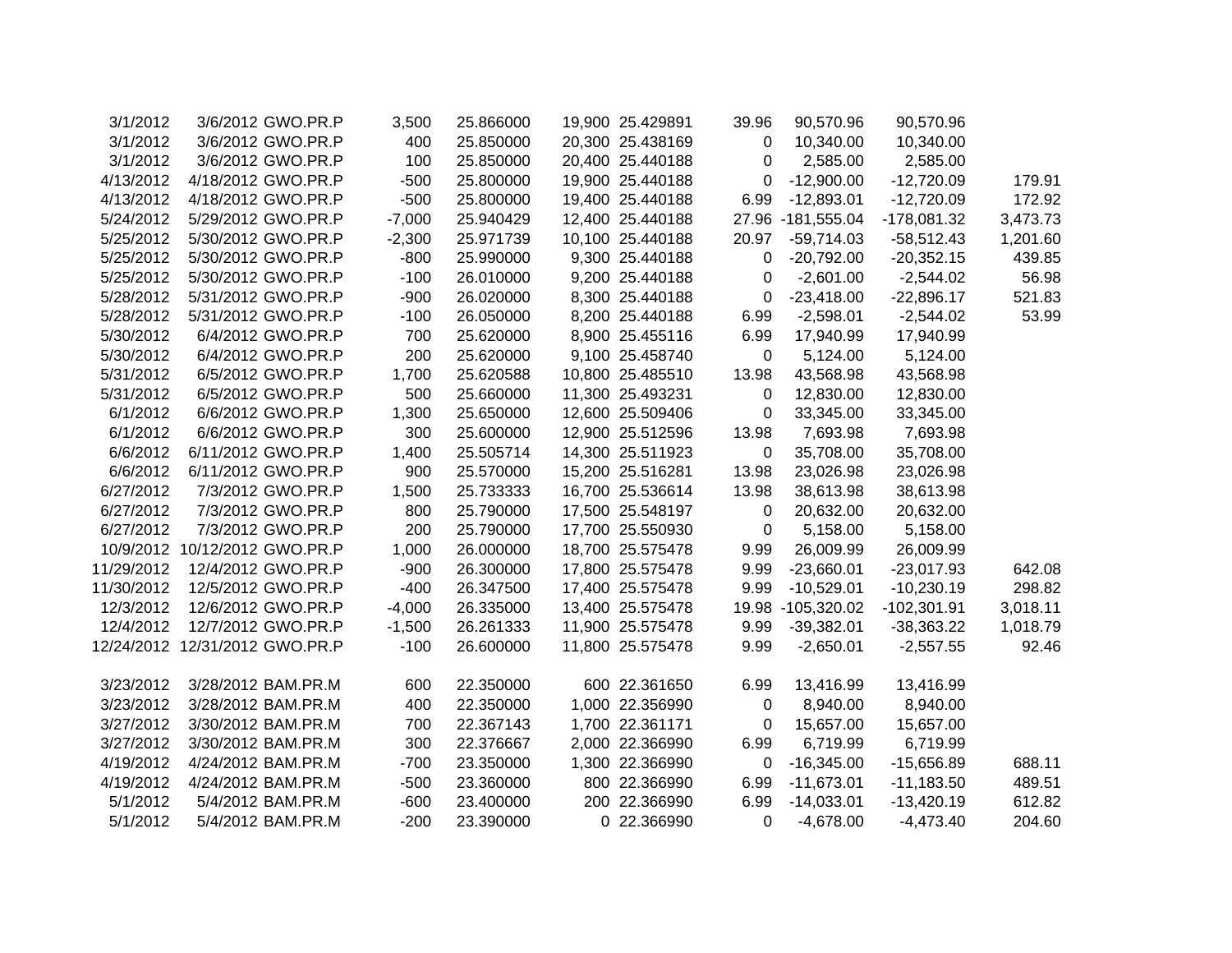| 4/24/2012 | 4/27/2012 BMO.PR.P             | 1,000    | 26.900000 |          | 1,000 26.906990 | 6.99        | 26,906.99    | 26,906.99    |           |
|-----------|--------------------------------|----------|-----------|----------|-----------------|-------------|--------------|--------------|-----------|
| 5/23/2012 | 5/28/2012 BMO.PR.P             | $-800$   | 26.710000 |          | 200 26.906990   | 0           | $-21,368.00$ | $-21,525.59$ | $-157.59$ |
| 5/23/2012 | 5/28/2012 BMO.PR.P             | $-100$   | 26.710000 |          | 100 26.906990   | 0           | $-2,671.00$  | $-2,690.70$  | $-19.70$  |
| 5/23/2012 | 5/28/2012 BMO.PR.P             | $-100$   | 26.710000 |          | 0 26.906990     | 6.99        | $-2,664.01$  | $-2,690.70$  | $-26.69$  |
|           |                                |          |           |          |                 |             |              |              |           |
| 5/18/2012 | 5/24/2012 LFE.PR.A             | 800      | 9.840000  | 800      | 9.848738        | 6.99        | 7,878.99     | 7,878.99     |           |
| 5/22/2012 | 5/25/2012 LFE.PR.A             | 1,700    | 9.895294  | 2,500    | 9.883192        | 6.99        | 16,828.99    | 16,828.99    |           |
| 5/24/2012 | 5/29/2012 LFE.PR.A             | 1,700    | 9.900000  | 4,200    | 9.891659        | 6.99        | 16,836.99    | 16,836.99    |           |
| 5/28/2012 | 5/31/2012 LFE.PR.A             | 1,000    | 9.900000  | 5,200    | 9.894608        | 6.99        | 9,906.99     | 9,906.99     |           |
| 5/28/2012 | 5/31/2012 LFE.PR.A             | 900      | 9.900000  | 6,100    | 9.895403        | 0           | 8,910.00     | 8,910.00     |           |
| 6/29/2012 | 6/29/2012 LFE.PR.A             | $-6,100$ | 9.895403  | $\Omega$ | 9.895403        | 0           | $-60,361.96$ | $-60,361.96$ | 0.00      |
|           |                                |          |           |          |                 |             |              |              |           |
| 5/30/2012 | 6/4/2012 FFN.PR.A              | 1,000    | 9.740000  | 1,000    | 9.746990        | 6.99        | 9,746.99     | 9,746.99     |           |
| 6/1/2012  | 6/6/2012 FFN.PR.A              | 1,900    | 9.700000  | 2,900    | 9.718614        | 6.99        | 18,436.99    | 18,436.99    |           |
| 6/6/2012  | 6/11/2012 FFN.PR.A             | $-2,900$ | 9.600000  | 0        | 9.718614        | 6.99        | $-27,833.01$ | $-28,183.98$ | $-350.97$ |
| 6/20/2012 | 6/25/2012 FFN.PR.A             | 600      | 9.708333  | 600      | 9.719983        | 6.99        | 5,831.99     | 5,831.99     |           |
|           | 11/20/2012 11/23/2012 FFN.PR.A | $-600$   | 10.120000 | 0        | 9.719983        | 9.99        | $-6,062.01$  | $-5,831.99$  | 230.02    |
| 5/31/2012 | 6/5/2012 BSD.PR.A              | 2,800    | 9.290000  |          |                 |             | 26,018.99    | 26,018.99    |           |
|           |                                |          |           | 2,800    | 9.292496        | 6.99        |              |              |           |
| 6/6/2012  | 6/11/2012 FTN.PR.A             | 3,000    | 9.600000  | 3,000    | 9.604660        | 13.98       | 28,813.98    | 28,813.98    |           |
|           |                                |          |           |          |                 |             |              |              |           |
| 6/20/2012 | 6/25/2012 BBD.PR.B             | 800      | 14.335000 |          | 800 14.343738   | 6.99        | 11,474.99    | 11,474.99    |           |
| 6/20/2012 | 6/25/2012 BBD.PR.B             | 600      | 14.350000 |          | 1,400 14.346421 | 0           | 8,610.00     | 8,610.00     |           |
| 11/2/2012 | 11/7/2012 BBD.PR.B             | $-1,400$ | 14.503571 |          | 0 14.346421     | 9.99        | $-20,295.01$ | $-20,084.99$ | 210.02    |
|           |                                |          |           |          |                 |             |              |              |           |
| 6/21/2012 | 6/26/2012 BBD.PR.C             | 1,400    | 23.660000 |          | 1,400 23.660000 | 0           | 33,124.00    | 33,124.00    |           |
| 6/21/2012 | 6/26/2012 BBD.PR.C             | 100      | 23.660000 |          | 1,500 23.664660 | 6.99        | 2,372.99     | 2,372.99     |           |
| 8/2/2012  | 8/8/2012 BBD.PR.C              | $-600$   | 24.370000 |          | 900 23.664660   | 9.99        | $-14,612.01$ | $-14,198.80$ | 413.21    |
| 8/8/2012  | 8/13/2012 BBD.PR.C             | $-100$   | 24.600000 |          | 800 23.664660   | 9.99        | $-2,450.01$  | $-2,366.47$  | 83.54     |
| 8/9/2012  | 8/14/2012 BBD.PR.C             | $-300$   | 24.600000 |          | 500 23.664660   | 0           | $-7,380.00$  | $-7,099.40$  | 280.60    |
| 8/9/2012  | 8/14/2012 BBD.PR.C             | $-100$   | 24.620000 |          | 400 23.664660   | 9.99        | $-2,452.01$  | $-2,366.47$  | 85.54     |
| 8/10/2012 | 8/15/2012 BBD.PR.C             | $-300$   | 24.603333 |          | 100 23.664660   | $\mathbf 0$ | $-7,381.00$  | $-7,099.40$  | 281.60    |
| 8/10/2012 | 8/15/2012 BBD.PR.C             | $-100$   | 24.640000 |          | 0 23.664660     | 9.99        | $-2,454.01$  | $-2,366.47$  | 87.54     |
| 11/2/2012 | 11/7/2012 BBD.PR.C             | 1,000    | 24.599000 |          | 1,000 24.608990 | 9.99        | 24,608.99    | 24,608.99    |           |
|           | 12/13/2012 12/18/2012 BBD.PR.C | $-1,000$ | 23.952000 |          | 0 24.608990     | 9.99        | $-23,942.01$ | $-24,608.99$ | $-666.98$ |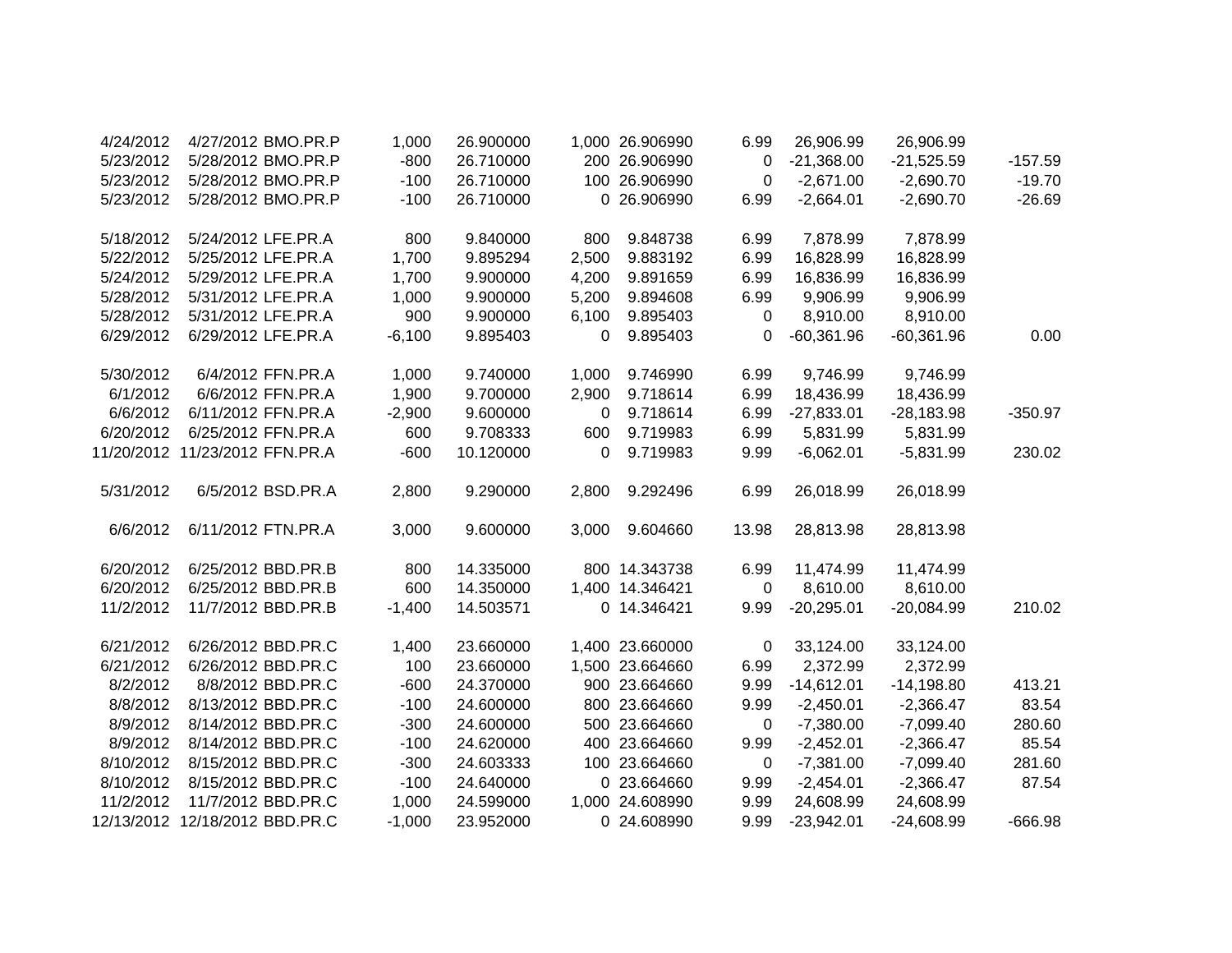| 6/21/2012 |                                | 6/26/2012 VNR.PR.A             | 1,000    | 25.370000 |       | 1,000 25.376990  | 6.99        | 25,376.99    | 25,376.99    |          |
|-----------|--------------------------------|--------------------------------|----------|-----------|-------|------------------|-------------|--------------|--------------|----------|
| 8/1/2012  |                                | 8/7/2012 VNR.PR.A              | $-700$   | 26.000000 |       | 300 25.376990    | $\mathbf 0$ | $-18,200.00$ | $-17,763.89$ | 436.11   |
| 8/1/2012  |                                | 8/7/2012 VNR.PR.A              | $-300$   | 26.000000 |       | 0 25.376990      | 9.99        | $-7,790.01$  | $-7,613.10$  | 176.91   |
| 6/29/2012 | 6/29/2012 LFE.PR.B             |                                | 6,100    | 9.499603  | 6,100 | 9.499603         | 0           | 57,947.58    | 57,947.58    |          |
| 6/29/2012 |                                | 6/29/2012 LFE.WT.A             | 6,100    | 0.197900  | 6,100 | 0.197900         | $\mathbf 0$ | 1,207.19     | 1,207.19     |          |
| 6/29/2012 |                                | 6/29/2012 LFE.WT.B             | 6,100    | 0.197900  | 6,100 | 0.197900         | $\mathbf 0$ | 1,207.19     | 1,207.19     |          |
| 7/31/2012 |                                | 8/3/2012 BCE.PR.A              | 1,300    | 20.760000 |       | 1,300 20.767685  | 9.99        | 26,997.99    | 26,997.99    |          |
| 8/1/2012  |                                | 8/7/2012 BCE.PR.A              | 900      | 20.894444 |       | 2,200 20.824082  | 9.99        | 18,814.99    | 18,814.99    |          |
| 8/1/2012  |                                | 8/7/2012 BCE.PR.A              | 600      | 20.800000 |       | 2,800 20.818921  | 0           | 12,480.00    | 12,480.00    |          |
| 9/6/2012  |                                | 9/6/2012 BCE.PR.A              | $-2,800$ | 20.818921 |       | 0 20.818921      | 0           | $-58,292.98$ | $-58,292.98$ | 0.00     |
|           | 11/27/2012 11/30/2012 BCE.PR.A |                                | 2,100    | 21.138095 |       | 2,100 21.147609  | 19.98       | 44,409.98    | 44,409.98    |          |
|           | 12/6/2012 12/11/2012 BCE.PR.A  |                                | $-2,100$ | 21.252381 |       | 0 21.147609      | 9.99        | $-44,620.01$ | $-44,409.98$ | 210.03   |
| 9/6/2012  |                                | 9/6/2012 BCE.PR.B              | 2,800    | 20.818921 |       | 2,800 20.818921  | $\mathbf 0$ | 58,292.98    | 58,292.98    |          |
| 9/19/2012 |                                | 9/24/2012 BCE.PR.B             | $-1,400$ | 21.756429 |       | 1,400 20.818921  | 9.99        | $-30,449.01$ | $-29,146.49$ | 1,302.52 |
| 9/28/2012 |                                | 10/3/2012 BCE.PR.B             | $-600$   | 21.950000 |       | 800 20.818921    | 9.99        | $-13,160.01$ | $-12,491.35$ | 668.66   |
| 10/2/2012 |                                | 10/5/2012 BCE.PR.B             | $-800$   | 21.950000 |       | 0 20.818921      | 9.99        | $-17,550.01$ | $-16,655.14$ | 894.87   |
| 8/2/2012  |                                | 8/8/2012 GWO.PR.Q              | 2,100    | 25.250000 |       | 2,100 25.254757  | 9.99        | 53,034.99    | 53,034.99    |          |
| 8/9/2012  |                                | 8/14/2012 GWO.PR.Q             | 1,000    | 25.340000 |       | 3,100 25.285477  | 9.99        | 25,349.99    | 25,349.99    |          |
| 8/17/2012 |                                | 8/22/2012 GWO.PR.Q             | 1,400    | 25.497143 |       | 4,500 25.351329  | 0           | 35,696.00    | 35,696.00    |          |
| 8/17/2012 |                                | 8/22/2012 GWO.PR.Q             | 900      | 25.485556 |       | 5,400 25.375550  | 9.99        | 22,946.99    | 22,946.99    |          |
| 8/22/2012 |                                | 8/27/2012 GWO.PR.Q             | 5,900    | 25.533051 |       | 11,300 25.461321 | 39.96       | 150,684.96   | 150,684.96   |          |
| 8/22/2012 |                                | 8/27/2012 GWO.PR.Q             | 500      | 25.570000 |       | 11,800 25.465926 | $\mathbf 0$ | 12,785.00    | 12,785.00    |          |
| 8/23/2012 |                                | 8/28/2012 GWO.PR.Q             | 6,000    | 25.570000 |       | 17,800 25.502691 | 29.97       | 153,449.97   | 153,449.97   |          |
| 8/31/2012 |                                | 9/6/2012 GWO.PR.Q              | 1,000    | 25.520000 |       | 18,800 25.504143 | 9.99        | 25,529.99    | 25,529.99    |          |
| 9/11/2012 |                                | 9/14/2012 GWO.PR.Q             | 800      | 25.440000 |       | 19,600 25.502035 | 9.99        | 20,361.99    | 20,361.99    |          |
|           |                                | 11/16/2012 11/21/2012 GWO.PR.Q | 1,500    | 26.100000 |       | 21,100 25.545018 | 9.99        | 39,159.99    | 39,159.99    |          |
| 9/19/2012 | 9/24/2012 TA.PR.F              |                                | 1,300    | 23.550000 |       | 1,300 23.557685  | 9.99        | 30,624.99    | 30,624.99    |          |
| 9/25/2012 | 9/28/2012 TA.PR.F              |                                | 1,400    | 23.430000 |       | 2,700 23.495178  | 9.99        | 32,811.99    | 32,811.99    |          |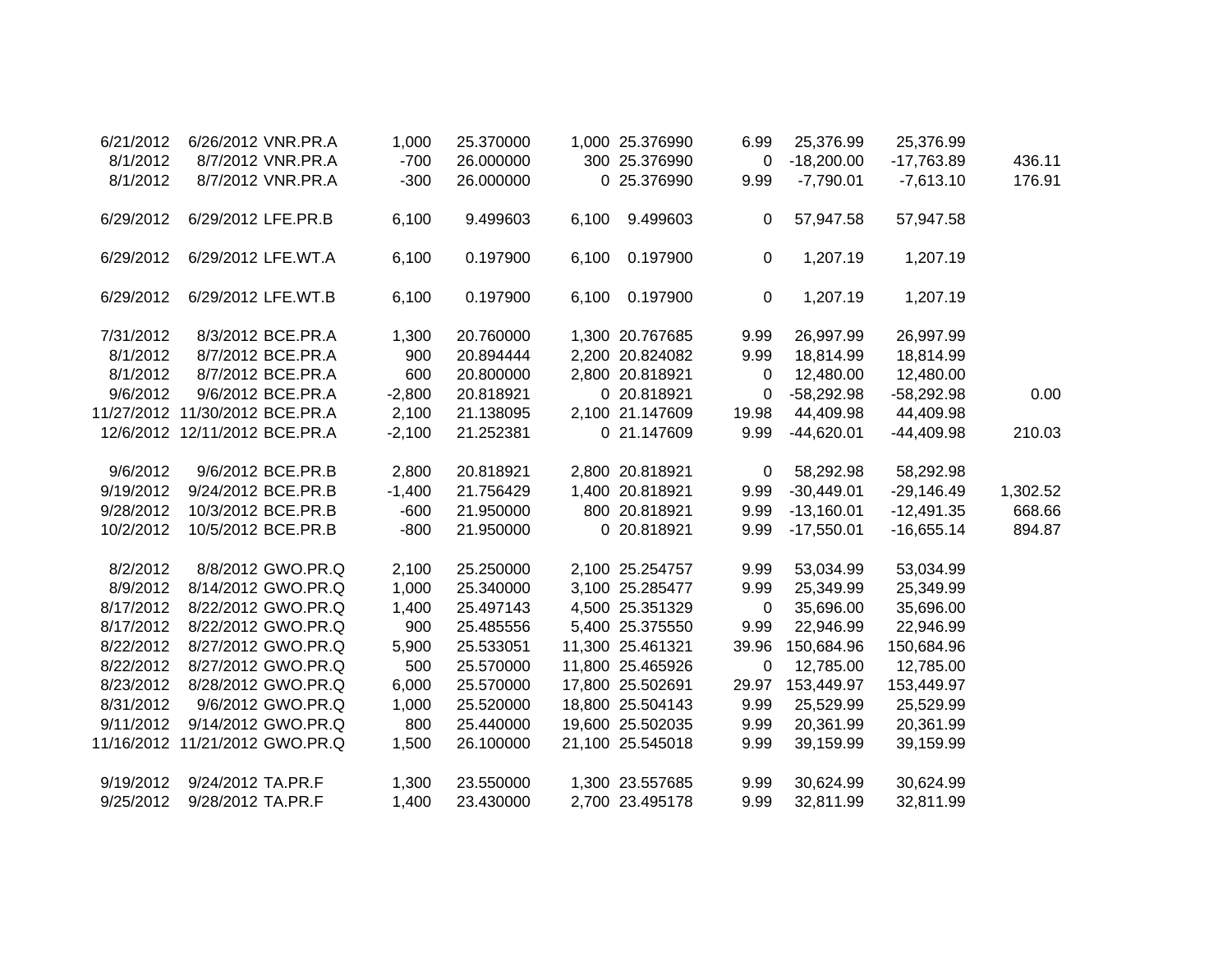|            | 10/26/2012 10/31/2012 SBC.PR.A | 4,200    | 10.278571 | 4,200 10.283328  | 19.98 | 43,189.98    | 43,189.98    |          |
|------------|--------------------------------|----------|-----------|------------------|-------|--------------|--------------|----------|
| 10/29/2012 | 11/1/2012 SBC.PR.A             | 700      | 10.280000 | 4,900 10.284891  | 9.99  | 7,205.99     | 7,205.99     |          |
| 10/31/2012 | 11/5/2012 SBC.PR.A             | 600      | 10.280000 | 5,500 10.286174  | 9.99  | 6,177.99     | 6,177.99     |          |
|            | 11/19/2012 11/22/2012 SBC.PR.A | 1,000    | 10.250000 | 6,500 10.282146  | 9.99  | 10,259.99    | 10,259.99    |          |
| 12/28/2012 | 1/3/2013 SBC.PR.A              | $-1,700$ | 10.320000 | 4,800 10.282146  | 9.99  | $-17,534.01$ | $-17,479.65$ | 54.36    |
|            | 11/7/2012 11/13/2012 GWO.PR.R  | 2,000    | 25.105000 | 2,000 25.114990  | 19.98 | 50,229.98    | 50,229.98    |          |
|            | 11/13/2012 11/16/2012 GWO.PR.R | 8,400    | 25.250000 | 10,400 25.227879 | 39.96 | 212,139.96   | 212,139.96   |          |
|            | 11/14/2012 11/19/2012 GWO.PR.R | 2,200    | 25.250000 | 12,600 25.232534 | 9.99  | 55,559.99    | 55,559.99    |          |
| 11/29/2012 | 12/4/2012 GWO.PR.R             | 2,000    | 25.040000 | 14,600 25.206844 | 9.99  | 50,089.99    | 50,089.99    |          |
| 12/3/2012  | 12/6/2012 GWO.PR.R             | 3,900    | 25.055128 | 18,500 25.176480 | 29.97 | 97,744.97    | 97,744.97    |          |
| 12/4/2012  | 12/7/2012 GWO.PR.R             | 2,200    | 25.118182 | 20,700 25.170767 | 9.99  | 55,269.99    | 55,269.99    |          |
|            | 12/24/2012 12/31/2012 GWO.PR.R | 1,000    | 25.280000 | 21,700 25.176261 | 9.99  | 25,289.99    | 25,289.99    |          |
|            | 11/23/2012 11/28/2012 ENB.PR.P | 1,000    | 25.260000 | 1,000 25.269990  | 9.99  | 25,269.99    | 25,269.99    |          |
|            | 11/27/2012 11/30/2012 ENB.PR.P | 1,000    | 25.060000 | 2,000 25.169990  | 9.99  | 25,069.99    | 25,069.99    |          |
|            | 12/11/2012 12/14/2012 ENB.PR.P | $-2,000$ | 25.212000 | 0 25.169990      | 19.98 | $-50,404.02$ | $-50,339.98$ | 64.04    |
|            | 11/26/2012 11/29/2012 RY.PR.G  | 1,000    | 25.760000 | 1,000 25.769990  | 9.99  | 25,769.99    | 25,769.99    |          |
|            | 11/27/2012 11/30/2012 RY.PR.G  | $-1,000$ | 25.720000 | 0 25.769990      | 9.99  | $-25,710.01$ | $-25,769.99$ | $-59.98$ |
|            | 11/26/2012 11/29/2012 BNS.PR.P | 1,900    | 25.092105 | 1,900 25.102621  | 19.98 | 47,694.98    | 47,694.98    |          |
|            | 11/27/2012 11/30/2012 BNS.PR.P | $-1,900$ | 25.060000 | 0 25.102621      | 9.99  | $-47,604.01$ | $-47,694.98$ | $-90.97$ |
|            | 11/27/2012 11/30/2012 IAG.PR.G | 400      | 25.800000 | 400 25.824975    | 9.99  | 10,329.99    | 10,329.99    |          |
| 11/28/2012 | 12/3/2012 IAG.PR.G             | 1,100    | 25.800000 | 1,500 25.813320  | 9.99  | 28,389.99    | 28,389.99    |          |
|            | 12/13/2012 12/18/2012 IAG.PR.G | 2,000    | 25.886000 | 3,500 25.860560  | 19.98 | 51,791.98    | 51,791.98    |          |
|            | 11/27/2012 11/30/2012 IFC.PR.C | 1,900    | 26.120000 | 1,900 26.125258  | 9.99  | 49,637.99    | 49,637.99    |          |
|            | 12/13/2012 12/18/2012 IFC.PR.C | $-1,900$ | 26.150000 | 0 26.125258      | 9.99  | $-49,675.01$ | -49,637.99   | 37.02    |
| 11/28/2012 | 12/3/2012 FFH.PR.E             | 1,000    | 23.110000 | 1,000 23.119990  | 9.99  | 23,119.99    | 23,119.99    |          |
| 12/3/2012  | 12/6/2012 FFH.PR.E             | $-1,000$ | 23.280000 | 0 23.119990      | 9.99  | $-23,270.01$ | $-23,119.99$ | 150.02   |
| 12/3/2012  | 12/6/2012 BNS.PR.Q             | 1,000    | 24.610000 | 1,000 24.619990  | 9.99  | 24,619.99    | 24,619.99    |          |
|            | 12/6/2012 12/11/2012 BNS.PR.Q  | 1,800    | 24.650000 | 2,800 24.642850  | 9.99  | 44,379.99    | 44,379.99    |          |
|            | 12/12/2012 12/17/2012 BNS.PR.Q | 1,000    | 24.800000 | 3,800 24.686834  | 9.99  | 24,809.99    | 24,809.99    |          |